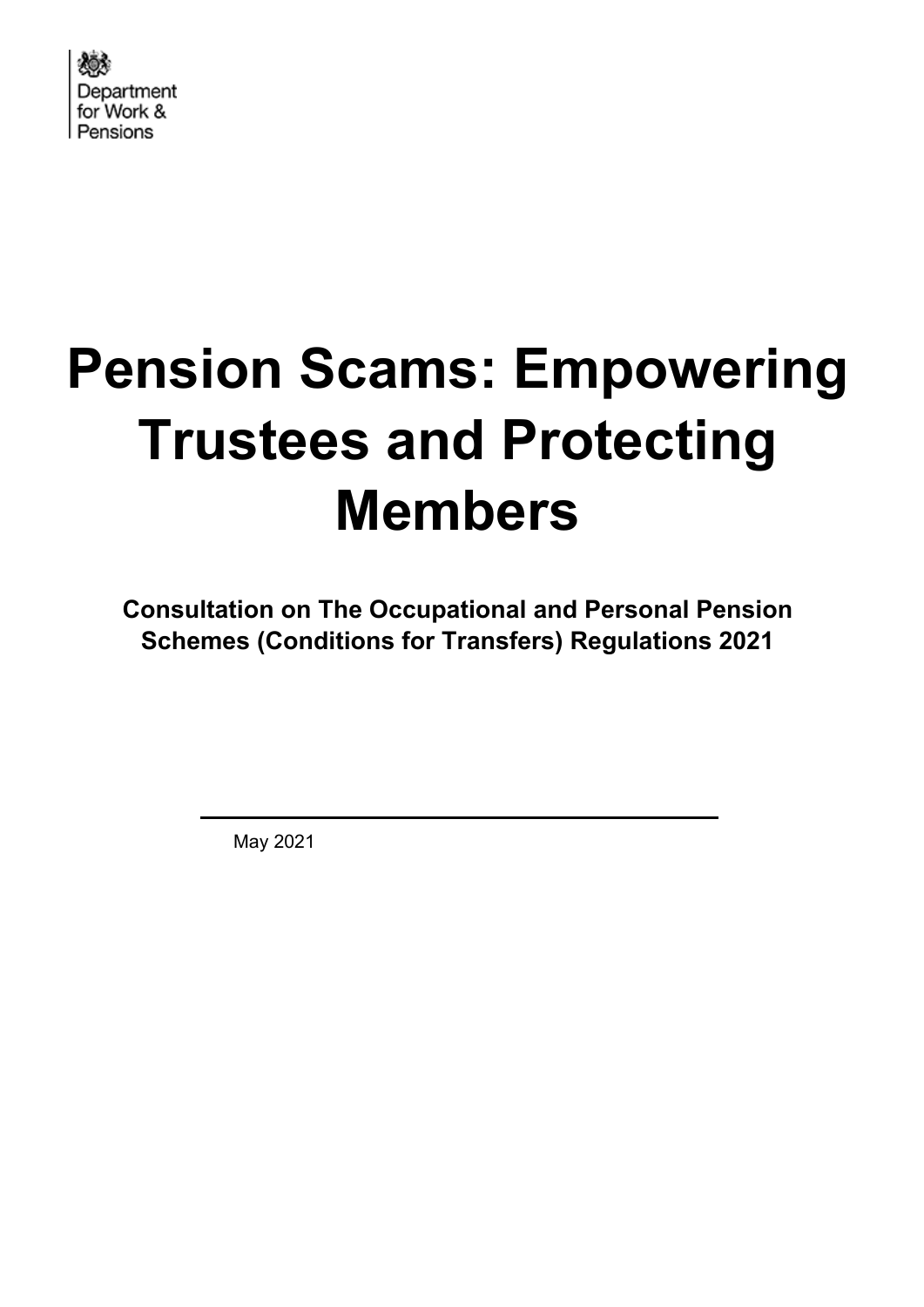## **Contents**

Ministerial foreword **[Introduction](#page-3-0)** [Chapter 1: Background and summary of proposals](#page-5-0) Protecting savers from pension scams Previous consultation on pension scams and subsequent actions Summary of proposals Chapter 2: Costs, scope, timing and regulations Costs, benefits and capacity Scope Timing Chapter 3: What the regulations will require Strategic objectives Regulatory approach First condition Second and third conditions Fourth condition

- Annex 1: Specific consultation questions
- Annex 2: Draft regulations
- Annex 3: Standard questions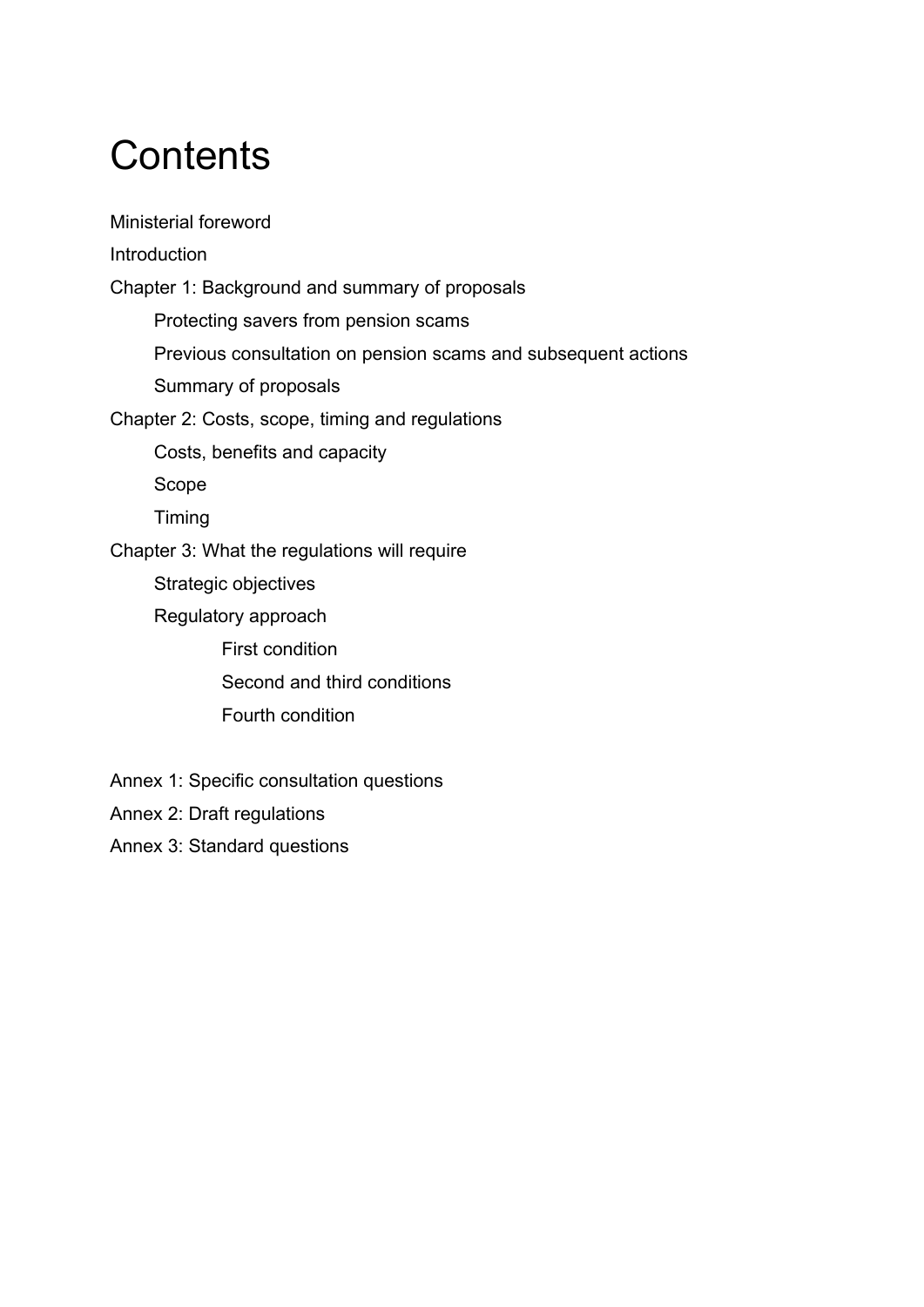## Ministerial foreword

#### **Foreword by the Minister for Pensions and Financial Inclusion**

Pension scams are a menace. They cost people their life savings, and have a devastating financial and emotional impact on their victims. The Government is fully committed to working with regulators, industry and enforcement agencies to protect people from pension scams through transfers from one pension scheme to another and make it as hard as possible for criminals to carry out their malevolent intentions. That is why I intend to take forward the implementation of the measures introduced in Section 125 of the Pension Schemes Act 2021, which received broad cross-party support. This consultation outlines our proposals which we intend to bring forward at the earliest opportunity.

These new measures will enable trustees to prevent a transfer request if they see evidence of 'red flags'. They will also, for other potentially fraudulent transfers, prevent people's hard-earned savings being moved to suspect schemes without them receiving expert guidance. These conditions can relate to both the destination of the transfer or where the pension saver is unclear about how their money will be invested or how much they will be charged for their savings to be managed. These measures empower trustees and managers to act and build on the ban on pensions cold calling and tougher rules to stop scammers opening fraudulent pension schemes Government has already introduced.

I have listened to industry about the important part trustees play in preventing scams and believe the conditions on transfers set out in the draft regulations attached to this consultation put them in the driving seat when it comes to pension transfers.

My officials and I have had extensive discussions with industry and the regulators in setting the level and detail of our ambition. We know there is a tremendous amount of good work already going on and want to build on that. I expect trustees to continue to undertake due diligence, however; I want that process to be supported by the clear conditions set out in these regulations.

I know we all want to support people have the best retirement they can and one of the ways we can achieve that is by preventing them from being scammed. I believe this consultation sets out how we can work together to achieve that goal.

**Guy Opperman MP Parliamentary Under-Secretary of State at the Department for Work and Pensions**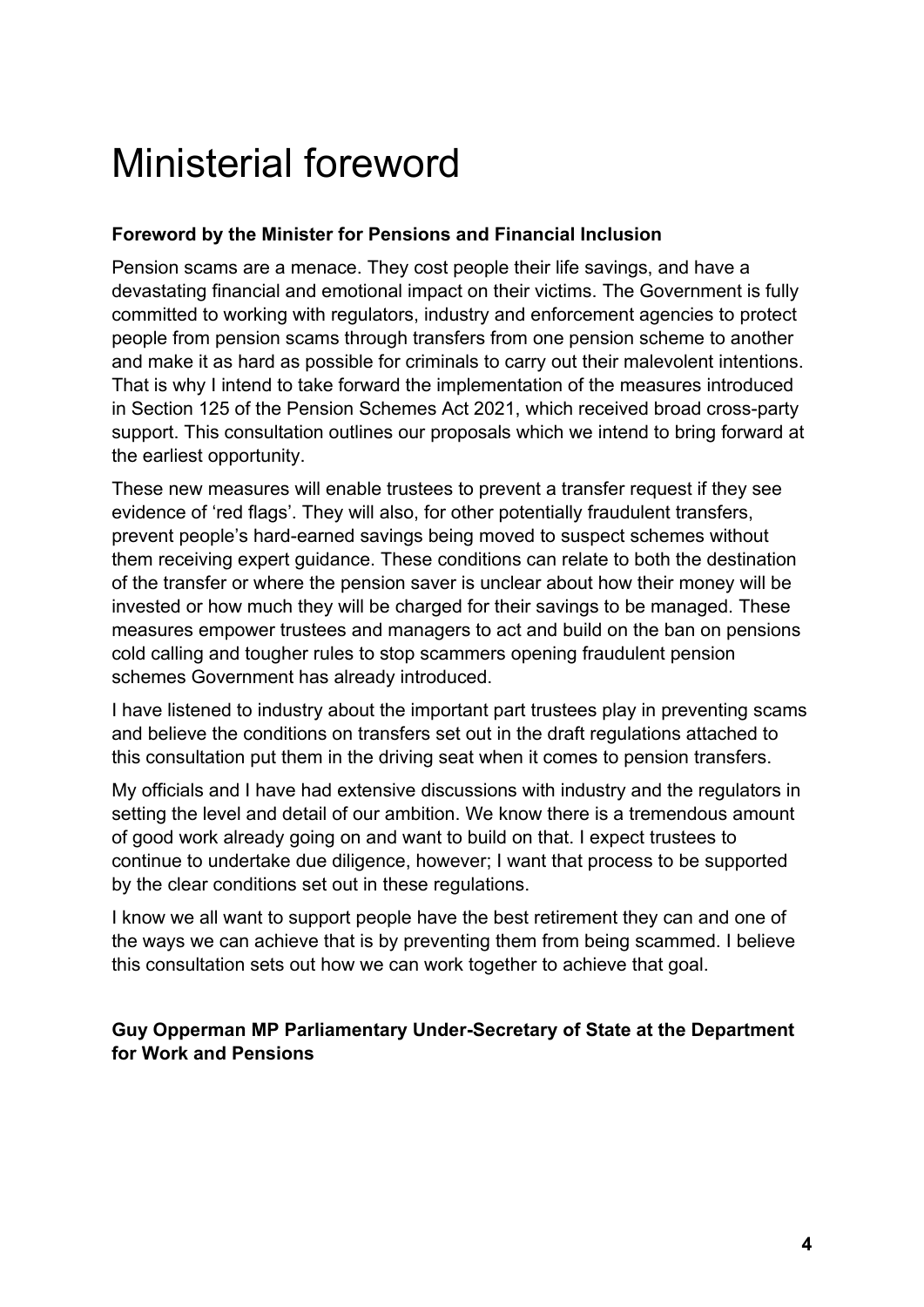## <span id="page-3-0"></span>Introduction

## **About this consultation**

## **Who this consultation is aimed at?**

Anyone who has an interest in pension transfers, in particular pension scheme trustees and managers, and pension scheme members.

## **Purpose of the consultation**

To seek views and opinions on the proposed regulations in relation to conditions that will be placed on pension scheme trustees, pension scheme managers and pension savers in order to facilitate a pension transfer.

## **Scope of consultation**

As pensions policy is a reserved matter for Scotland and Wales, this consultation therefore applies to England, Wales and Scotland. It is anticipated that the Department for Communities will make corresponding legislation for Northern Ireland.

## **Duration of the consultation**

This consultation will be open from 14 May 2021 until 10 June 2021. Please ensure responses are received within this period as late responses will not be incorporated into the department's response to this consultation.

## **How to respond to this consultation**

You can respond to this consultation by e-mail to:

**[caxtonhouse.dwptransferegulations@dwp.gov.uk](mailto:caxtonhouse.dwptransferegulations@dwp.gov.uk)**

or by writing to:

**Kirsty Knight Department for Work and Pensions**

**Policy Group**

**Private Pensions and ALB Partnerships**

**Zone A, Third Floor South,**

**Quarry House,** 

**Leeds LS2 7UA**

## **Government response**

We will aim to publish the Government response to the consultation on the [GOV.UK](https://www.gov.uk/government/publications?keywords=&publication_filter_option=consultations&topics%5B%5D=all&departments%5B%5D=department-for-work-pensions&official_document_status=all&world_locations%5B%5D=all&from_date=&to_date=&commit=Refresh+results) website. The [consultation principles](https://www.gov.uk/government/publications/consultation-principles-guidance) encourage Departments to publish a response within 12 weeks or provide an explanation why this isn't possible. Where consultation is linked to a statutory instrument, responses should be published before or at the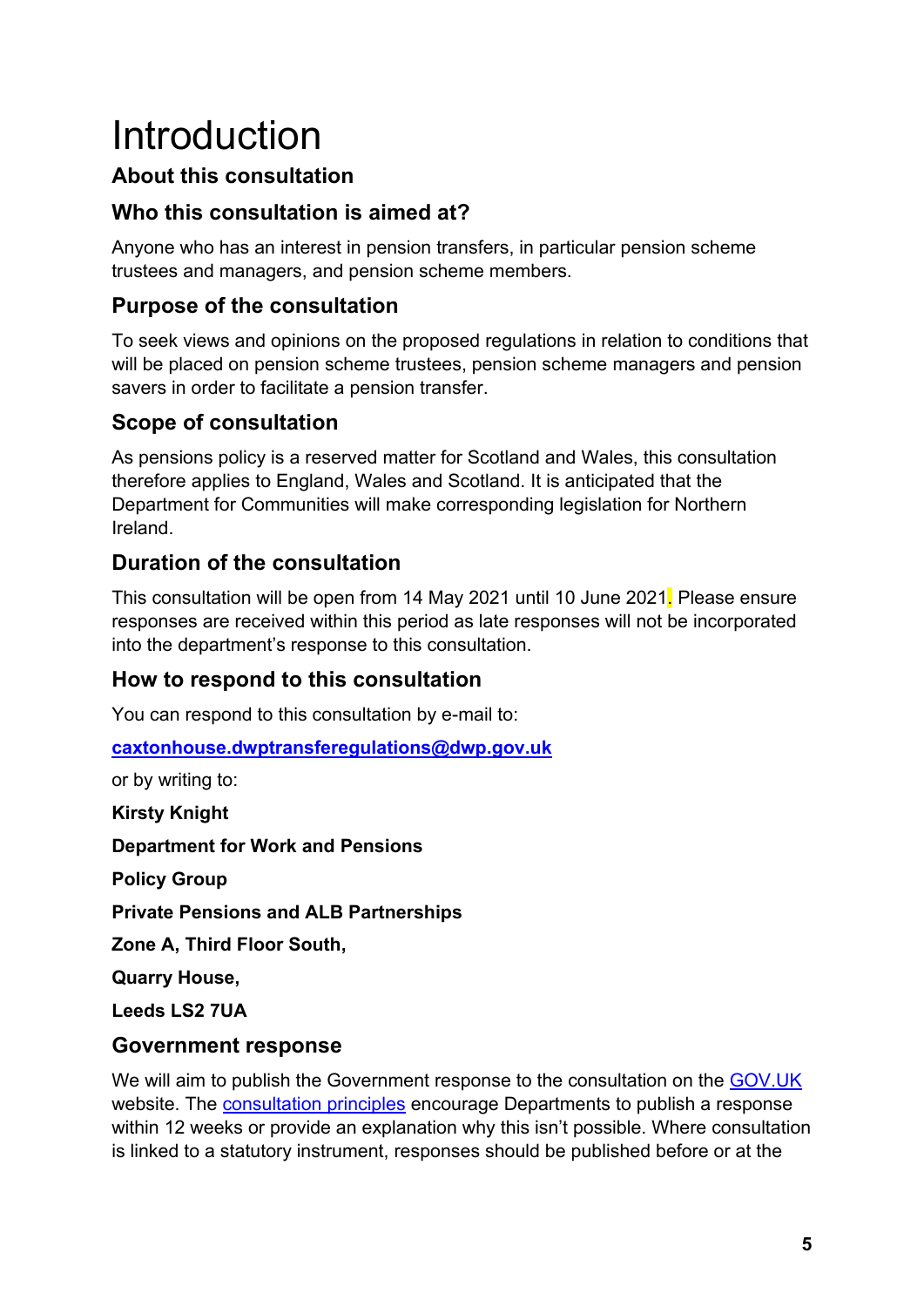same time as the instrument is laid. We intend to publish this response at the same time as the instrument it relates to is laid.

The report will summarise the responses.

#### **How we consult - Consultation principles**

This consultation is being conducted in line with the revised [Cabinet Office](https://www.gov.uk/government/publications/consultation-principles-guidance)  [consultation principles](https://www.gov.uk/government/publications/consultation-principles-guidance) published in March 2018. These principles give clear guidance to Government Departments on conducting consultations.

#### **Feedback on the consultation process:**

We value your feedback on how well we consult. If you have any comments about the consultation process (as opposed to comments about the issues which are the subject of the consultation), including if you feel that the consultation does not adhere to the values expressed in the consultation principles or that the process could be improved, please address them to:

DWP Consultation Coordinator 4th Floor Caxton House Tothill Street London SW1H 9NA

Email: [caxtonhouse.legislation@dwp.gov.uk](mailto:caxtonhouse.legislation@dwp.gov.uk)

#### **Freedom of information:**

The information you send us may need to be passed to colleagues within the Department for Work and Pensions, published in a summary of responses received and referred to in the published consultation report.

All information contained in your response, including personal information, may be subject to publication or disclosure if requested under the Freedom of Information Act 2000. By providing personal information for the purposes of the public consultation exercise, it is understood that you consent to its disclosure and publication. If this is not the case, you should limit any personal information provided, or remove it completely. If you want the information in your response to the consultation to be kept confidential, you should explain why as part of your response, although we cannot guarantee to do this.

To find out more about the general principles of Freedom of Information and how it is applied within DWP, please contact the Central Freedom of Information Team (FoI): Email: [freedom-of-information-request@dwp.gov.uk](mailto:freedom-of-information-request@dwp.gov.uk)

The Central FoI team cannot advise on specific consultation exercises, only on Freedom of Information issues. Read more information about the [Freedom of](https://www.gov.uk/make-a-freedom-of-information-request)  [Information Act.](https://www.gov.uk/make-a-freedom-of-information-request)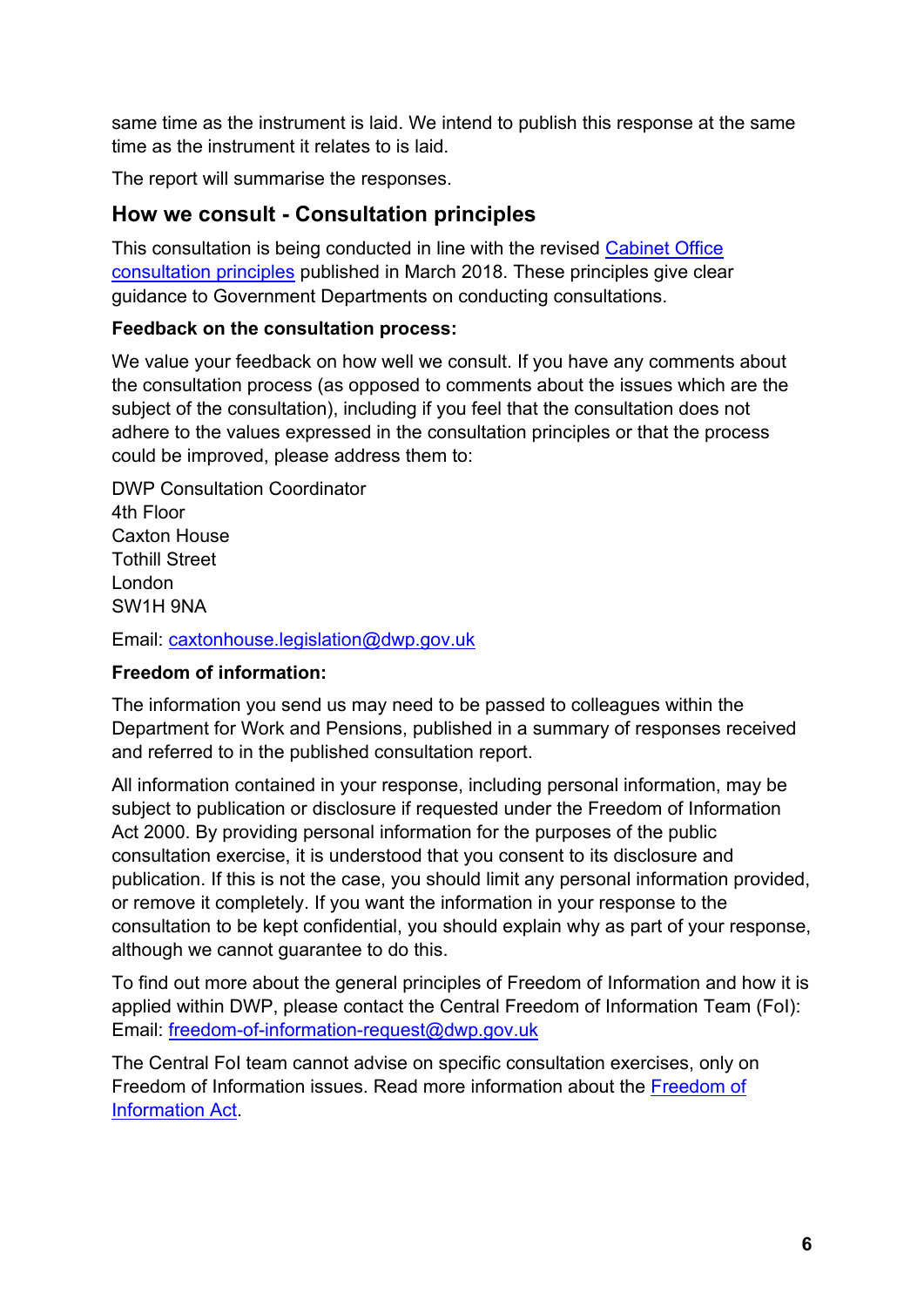## <span id="page-5-0"></span>Chapter 1: Background and summary of proposals

### **Protecting savers from pension scams**

- 1. These regulations deliver on the provisions set out in s.125 of the Pension Schemes Act 2021 in relation to pension transfers. As debated during the passage of the Act, these provisions are designed to enable trustees to prevent transfers from occurring if there is a risk that the scheme member might be scammed. In introducing these measures, the Government recognises the devastating impact scams can have on individuals and their pensions savings.
- 2. Pension scammers' activities are by their very nature hard to track and continually evolving in order to escape prosecution and exploit people when they are at their most vulnerable. Official figures on pension fraud show that in the five year period from January 2015 to December 2019 there were approximately 3,000 crime reports received by Action Fraud<sup>1</sup>. It is widely acknowledged that this figure is likely to underrepresent the scale of the problem. Many scams are not reported - there is often a lag between a pension scam taking place and individuals finding out and some people do not want to acknowledge publicly that they have been a victim. Witnesses to the Work and Pension Select Committee inquiry<sup>2</sup> on pension scams identified these disparities and the disconnect between the self-reported figures and what the industry believe is the scale of the problem.

### **Previous consultation on pension scams and subsequent actions**

- 3. The Government launched a consultation in December 2016<sup>3</sup>. The response published in August 2017<sup>4</sup> set out the Government's intention to introduce three interventions to tackle the serious threat of pension scams:
	- a ban on cold calling in relation to pensions, to help stop fraudsters contacting individuals;

4

<sup>-</sup><sup>1</sup> Data rounded to the nearest 100. Pension Fraud here covers the following three Home Office Crime Codes (HOCC):

NFIB16A - Pension Fraud by Pensioners;

NFIB16B - Pension Fraud Committed on Pensioners;

NFIB16C - Pension Liberation Fraud.

<sup>2</sup> [https://committees.parliament.uk/work/457/protecting-pension-savers-five-years-on-from-the](https://committees.parliament.uk/work/457/protecting-pension-savers-five-years-on-from-the-pension-freedoms-pension-scams/)[pension-freedoms-pension-scams/](https://committees.parliament.uk/work/457/protecting-pension-savers-five-years-on-from-the-pension-freedoms-pension-scams/)

<sup>3</sup> <https://www.gov.uk/government/consultations/pension-scams/pensions-scams-consultation>

[https://assets.publishing.service.gov.uk/government/uploads/system/uploads/attachment\\_data/file/63](https://assets.publishing.service.gov.uk/government/uploads/system/uploads/attachment_data/file/638844/Pension_Scams_consultation_response.pdf) [8844/Pension\\_Scams\\_consultation\\_response.pdf](https://assets.publishing.service.gov.uk/government/uploads/system/uploads/attachment_data/file/638844/Pension_Scams_consultation_response.pdf)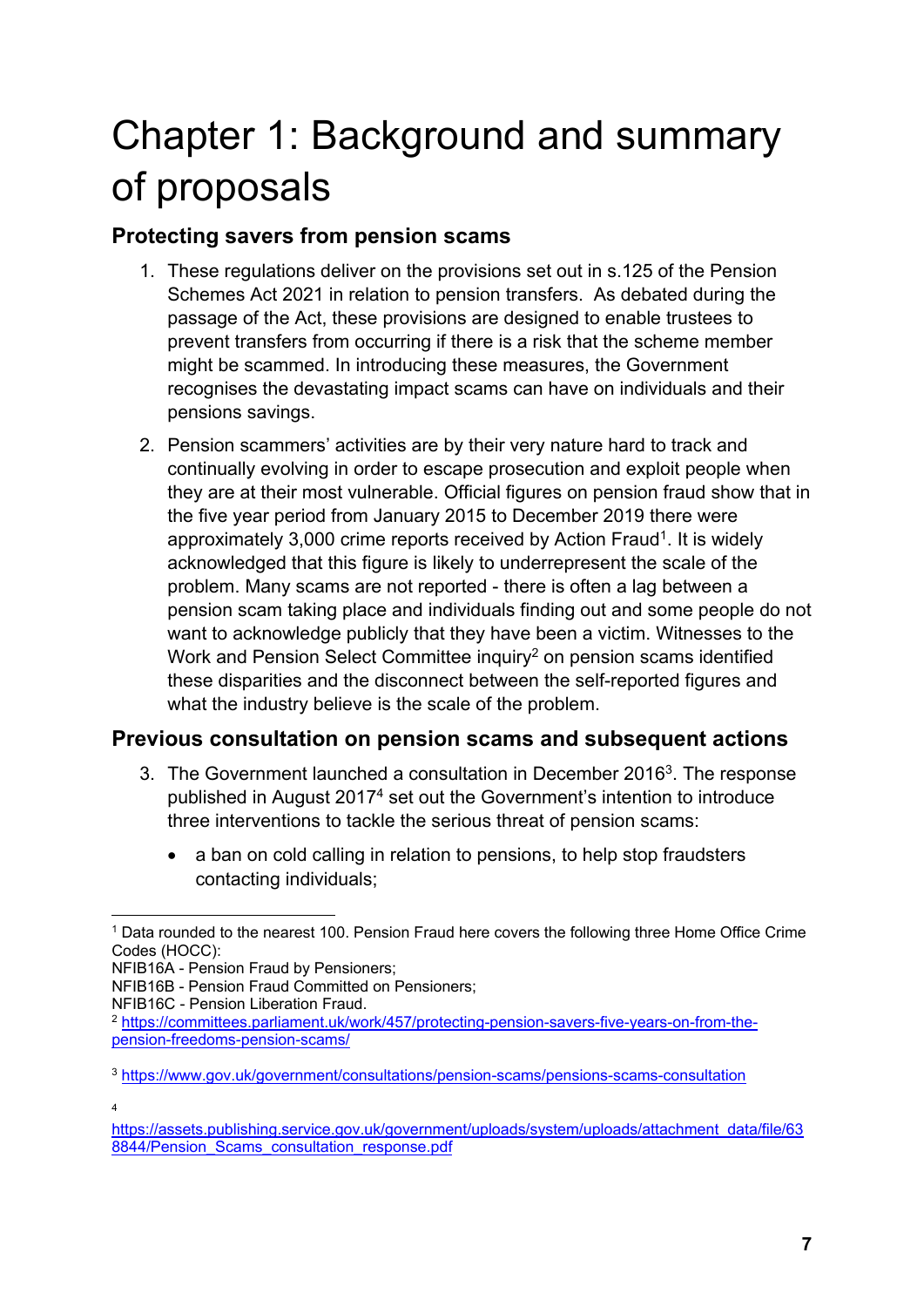- limiting the statutory right to transfer to some occupational pension schemes; and
- making it harder for fraudsters to open pension schemes.
- 4. In January 2019 the Government introduced the cold calling ban<sup>5</sup> and the commitment to make it harder to open pension<sup>6</sup> schemes was delivered.
- 5. In responding to feedback from the 2016/17 consultation on Pensions Scams<sup>7</sup>, the Government decided to implement the proposed limitations to the statutory right to transfer. Namely, limiting the right to transfer unless the following conditions were met;
	- transfers into personal pension schemes operated by firms authorised by the Financial Conduct Authority (FCA);
	- transfers into authorised MasterTrust schemes; or
	- transfers where a genuine employment link to the receiving occupational pension scheme could be evidenced.
- 6. The Government also committed to actively engage with industry, consumer groups and other stakeholders on how best to implement the employment link and add conditions to Qualifying Recognised Overseas Pension Schemes (QROPS) into the statutory transfer criteria.
- 7. As limiting the statutory right to transfer required authorised MasterTrusts to be in existence and with the authorisation process being completed in 2019, the relevant primary provisions were contained in section 125 of the Pension Schemes Act 2021.
- 8. During the passage of the Act, this approach has been strengthened and in addition to the original conditions set out in the 2017 consultation response $^8,\,$ DWP will be introducing extra conditions on transfers.

## **Summary of proposals**

- 9. It is our intention to introduce the following requirements on trustees and scheme managers;
	- I. To confirm the transfer is to one of a number of types of receiving scheme which present a low scams risk, by virtue of the requirements of those schemes; if that is the case the transfer proceeds without any further

<sup>-</sup><sup>5</sup> <https://www.gov.uk/government/news/pensions-cold-calling-banned>

<sup>6</sup> <https://www.gov.uk/guidance/pension-administrators-register-a-scheme> 7

[https://assets.publishing.service.gov.uk/government/uploads/system/uploads/attachment\\_data/file/63](https://assets.publishing.service.gov.uk/government/uploads/system/uploads/attachment_data/file/638844/Pension_Scams_consultation_response.pdf) [8844/Pension\\_Scams\\_consultation\\_response.pdf](https://assets.publishing.service.gov.uk/government/uploads/system/uploads/attachment_data/file/638844/Pension_Scams_consultation_response.pdf) 8

[https://assets.publishing.service.gov.uk/government/uploads/system/uploads/attachment\\_data/file/63](https://assets.publishing.service.gov.uk/government/uploads/system/uploads/attachment_data/file/638844/Pension_Scams_consultation_response.pdf) [8844/Pension\\_Scams\\_consultation\\_response.pdf](https://assets.publishing.service.gov.uk/government/uploads/system/uploads/attachment_data/file/638844/Pension_Scams_consultation_response.pdf)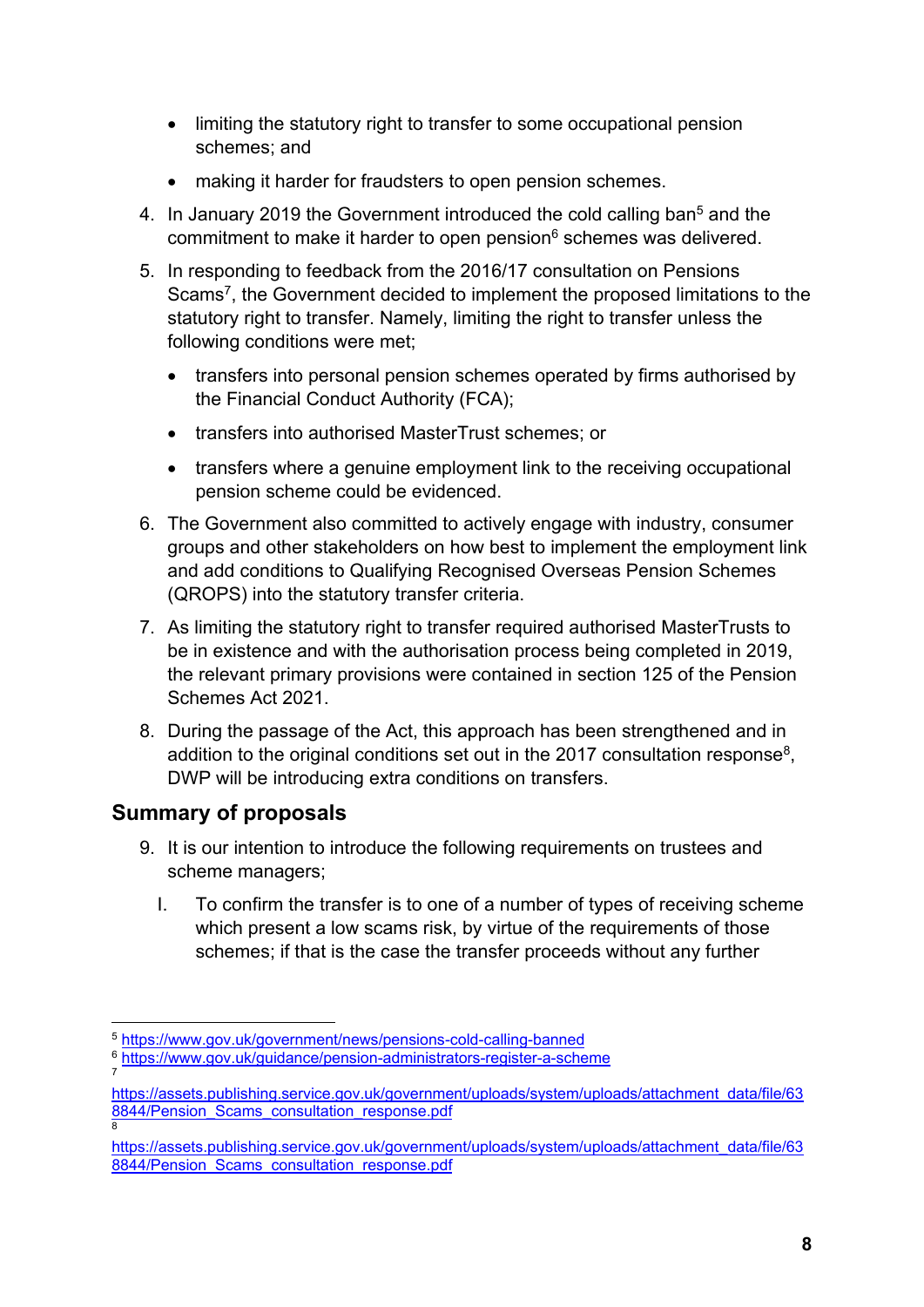checks or requirements for members<sup>9</sup> to provide further evidence or information to the trustee or scheme manager.

- II. If the transfer is not to one of those listed types of scheme, members can exercise their statutory right to transfer on condition that certain prescribed evidence is provided. Trustees need to confirm the member has demonstrated an employment link between themselves and the occupational pension scheme they wish to transfer to. If they wish to transfer to a QROPS and they can't demonstrate an employment link, they will be required to demonstrate residency in the same financial jurisdiction as that of the scheme to which they wish to transfer. Where these employment and residency conditions are met, the transfer proceeds.
- III. If neither I nor II apply, then the trustees or scheme managers must decide if any of the prescribed circumstances that would prevent a transfer are present. We refer to these as 'red flags'. Should any of these be present, the transfer may not proceed. If the red flags are not present, the trustees or scheme managers must decide whether any of the circumstances where the member must be referred to specified scams guidance apply. If these are present, the transfer may only proceed once the member provides evidence of having taken the guidance. We refer to these as 'amber flags'. Where they decide the flags are not present, the transfer proceeds.
- IV. The trustees or scheme managers are not required to seek information from the member to identify whether the red or amber flags are present but have the power to do so if needed. They may be able to decide that the red and amber flags are not present without the need for additional checks or activity to that which they already undertake as part of their current processes.

<sup>-</sup><sup>9</sup> References to members of pension schemes in this consultation document include reference to consumers in relation to personal pension schemes.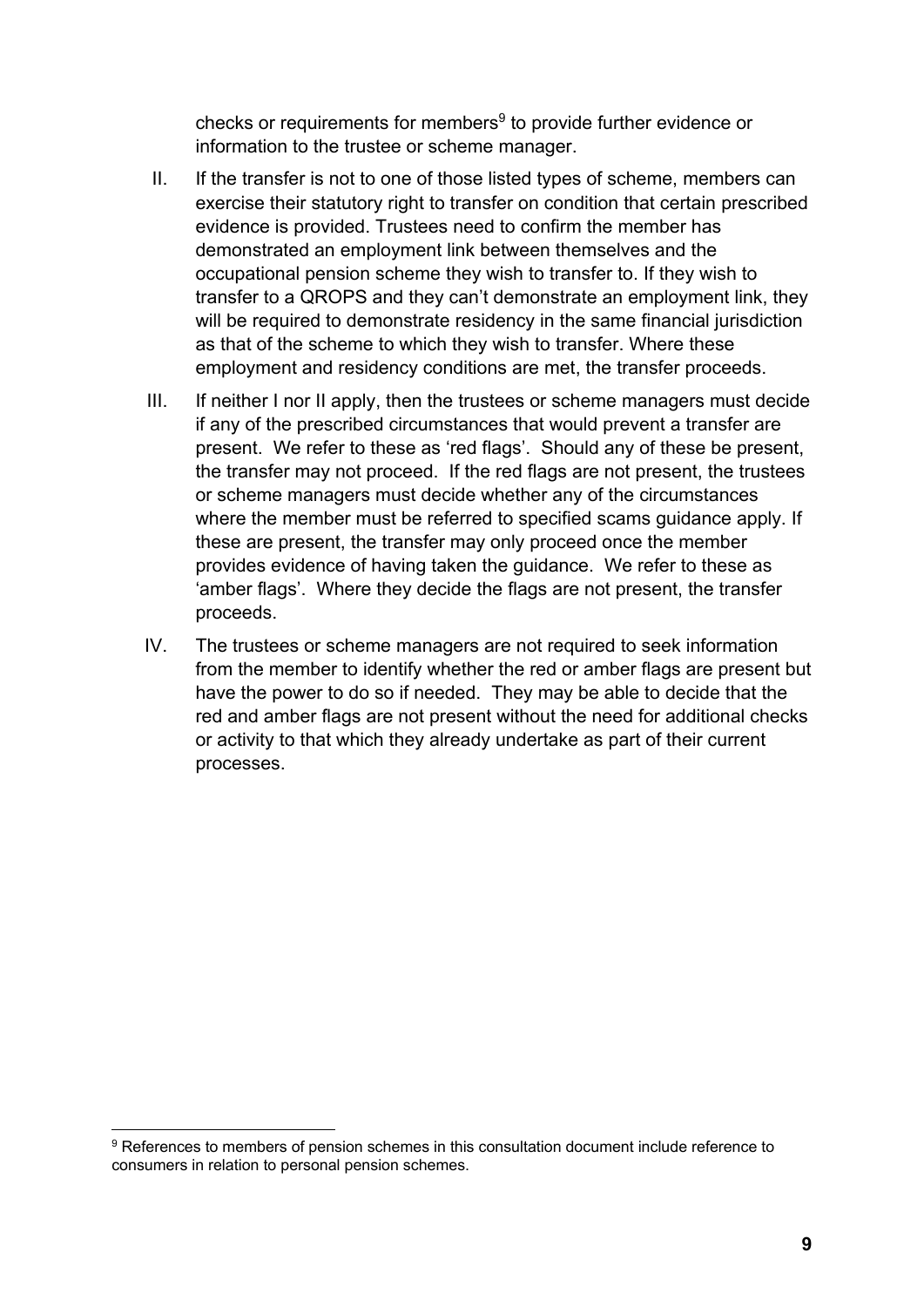## **Chapter 2: Costs, scope, timing and regulations**

## **Costs, benefits and capacity**

- 10.We believe that the introduction of these regulations is key to protecting pension savers from falling victim to transfer scams. Our regulations will empower trustees and scheme managers to determine whether a transfer can proceed or not by setting out conditions that must be met.
- 11.Although these regulations will come with some additional costs, it is important to see them in the context of protection for both the pension saver and the trustee and/or scheme manager. These regulations build on the already existing requirement for trustees and scheme managers to carry out due diligence in relation to a transfer request. In essence, the regulations we intend to introduce will, put simply, be going some way to formalising this process.
- 12.The impact of the regulations on business has already been captured within the published impact assessment (IA) for the Pension Schemes Act 2021<sup>10</sup> . However, it should be noted that the additional impact of operational costs on businesses, where activity is required to comply with the regulations, has not been raised with us during our frequent and intensive discussions with industry groups. In fact, the converse is true as it has been suggested that the regulations can act as a guideline for trustees regarding effective due diligence, and may potentially avoid nugatory work or activities.
- 13.However, we recognise that there may be potential impacts on businesses due to delays in the transfer process. We would therefore welcome any evidence of these or other likely business impacts. Based on the responses to the consultation and subsequent final policy decisions, we will consider what updates to the IA may be required.

### **Scope**

14.These regulations are made using powers inserted into sections 95 and 101F of the Pension Schemes Act 1993 by section 125 of the Pension Schemes Act 2021<sup>11</sup>. These require the Secretary of State to impose conditions, at least one of which must be met before members can exercise their statutory right to transfer their cash equivalent transfer value (CETV) to another registered pension arrangement. The statutory right to transfer is governed by Part IVZA

 $\frac{1}{10}$ 

[https://www.legislation.gov.uk/ukpga/2021/1/pdfs/ukpgaod\\_20210001\\_en\\_001.pdf#p](https://www.legislation.gov.uk/ukpga/2021/1/pdfs/ukpgaod_20210001_en_001.pdf#page=151) [age=151](https://www.legislation.gov.uk/ukpga/2021/1/pdfs/ukpgaod_20210001_en_001.pdf#page=151)

<sup>11</sup> <https://www.legislation.gov.uk/ukpga/2021/1/contents/enacted>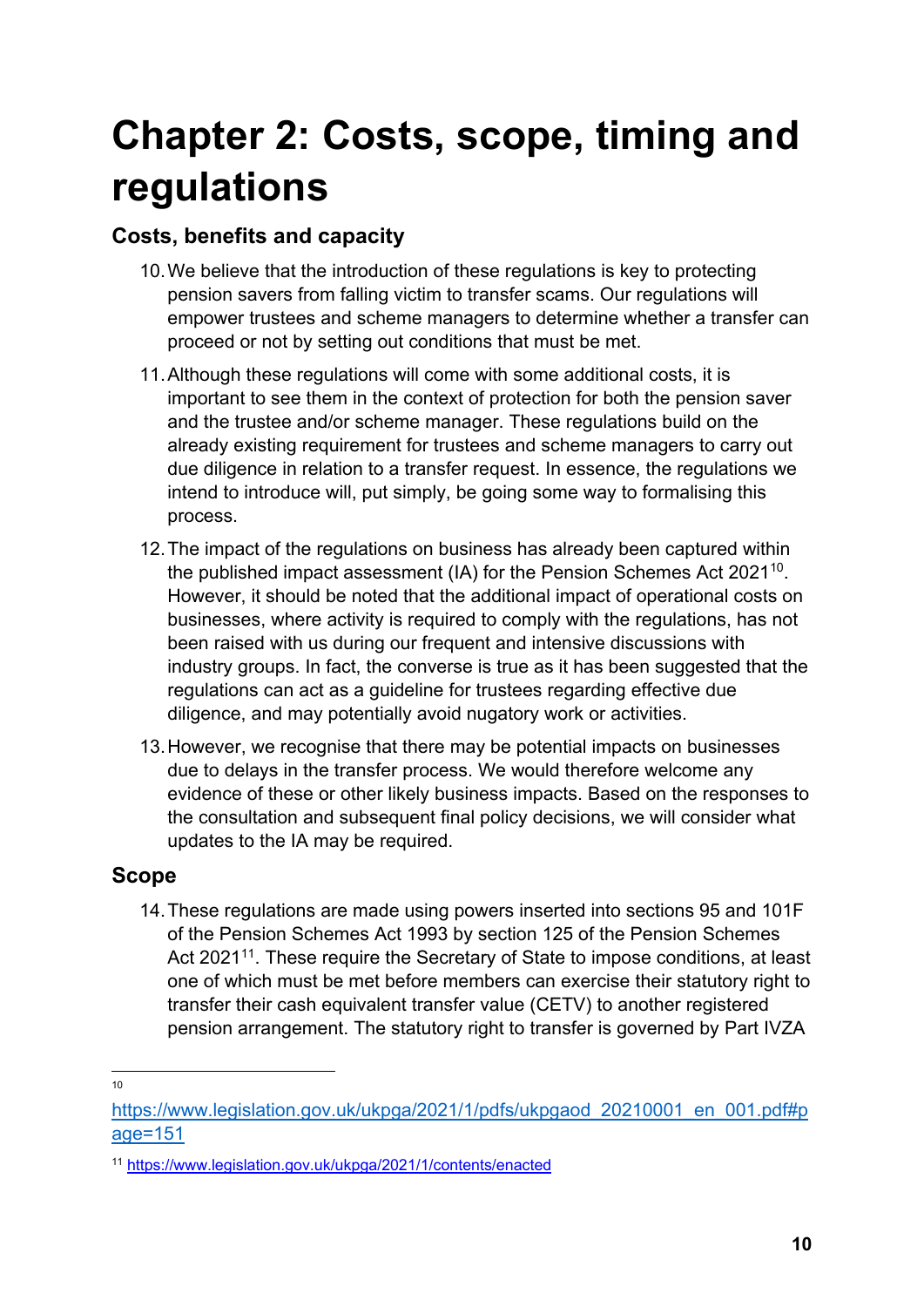and Part IVA of the Pension Schemes Act 1993. It is a member's right to transfer the cash equivalent of their pension rights or pension credit rights to a registered pension scheme of their choice. The regulations that set conditions on that statutory transfer will apply wherever a member has relevant pension benefits, so applies to transfers from and to the following -

- a. Funded and Unfunded Public Service Pension Schemes
- b. Defined Benefit Occupational Pension Schemes
- c. Defined Contribution Benefits Schemes
- d. Collective Money Purchase Schemes.
- 15.The conditions will (and have to) apply to all transfers, without exceptions. This includes where the member has chosen to take regulated financial advice<sup>12</sup>, or where there is a requirement for the member to take regulated financial advice before their transfer can proceed.
- 16.These regulations will also apply to transfers from and to personal pension schemes.
- 17.Different kinds of pension schemes are overseen by the different pensions regulators and we expect that they will provide guidance to trustees and scheme managers on the new regime. The regulators will use their current powers to address matters arising from non-compliance with the new regulations. The Pensions Ombudsman will provide individual judgements on a case by case basis where cases are brought to them in relation to the application of these regulations.
- 18.As pensions policy is a reserved matter for Scotland and Wales, these regulations will apply to all trustees and scheme managers operating in England, Scotland and Wales. It is anticipated that the Department for Communities will make corresponding legislation for Northern Ireland.

### **Timing**

19.It is our intention to introduce the regulations in Autumn 2021.

<sup>-</sup><sup>12</sup> <https://www.legislation.gov.uk/uksi/2001/544/article/53E>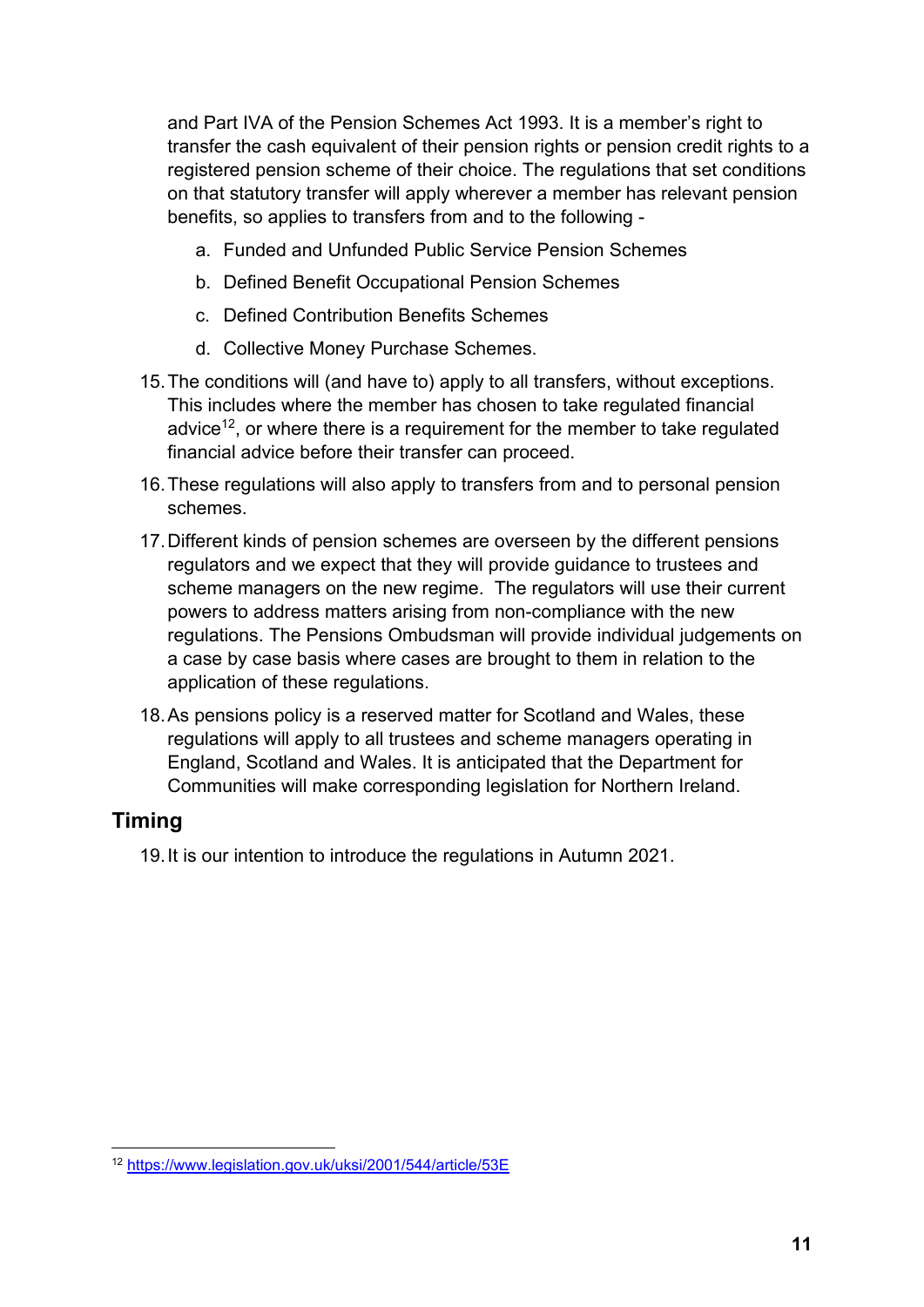## **Chapter 3: What the regulations will require**

- 20. Prior to the introduction of the Pension Schemes Act 2021 $13$ , a member of a pension scheme had a statutory right to transfer<sup>14</sup> their pension savings from one scheme to another without the circumstances of the transfer being subject to any conditions.
- 21.Throughout Government's ongoing engagement with industry and others following the response to the 2016 Pension Scams Consultation<sup>15</sup>, we have heard from trustees and scheme managers that they are identifying potential scams but are often powerless to prevent them.
- 22.It is widely recognised that the majority of transfers are straightforward and proceed without the need for any additional scrutiny and we do not want this to change. Although it is difficult to get a completely accurate picture of the scale of pension scams and the proportion of transfers made to scam schemes, the Pension Scams Industry Group (PSIG), estimate that 5% of all transfer requests gave trustees and scheme managers cause for concern, based on their small survey in 2018<sup>16</sup>.
- 23.The introduction of Pension Freedoms in 2015 <sup>17</sup> has given pension savers control over what they do with their savings. In developing these regulations, Government has sought to strike a balance to offer greater protection in relation to pension transfers, whilst continuing to give pension savers flexibility on how they use their hard earned savings.

### **Strategic objectives**

- 24.Most pension transfers are legitimate and can proceed with, minimal intervention or due diligence by the scheme because they are transfers to properly and fairly operated receiving schemes. Ideally, we do not want to prevent or impose unnecessary barriers on transfers where there is minimal or low risk of a pension scam.
- 25.However, there is a need for those running a pension scheme to have a greater ability to intervene and prevent a transfer where there is a risk of a

[https//assets.publishing.service.gov.uk/government/uploads/system/uploads/attachment\\_data/file/638](file:///C:/Users/69283136/AppData/Local/Microsoft/Windows/INetCache/Content.Outlook/9DKR11F2/https/assets.publishing.service.gov.uk/government/uploads/system/uploads/attachment_data/file/638844/Pension_Scams_consultation_response.pdf) [844/Pension\\_Scams\\_consultation\\_response.pdf](file:///C:/Users/69283136/AppData/Local/Microsoft/Windows/INetCache/Content.Outlook/9DKR11F2/https/assets.publishing.service.gov.uk/government/uploads/system/uploads/attachment_data/file/638844/Pension_Scams_consultation_response.pdf)

<sup>-</sup><sup>13</sup> <https://www.legislation.gov.uk/ukpga/2021/1/contents/enacted>

<sup>14</sup> <https://www.legislation.gov.uk/ukpga/1993/48/part/IV/chapter/IV/enacted> 15

<sup>16</sup> [https://www.actuarialpost.co.uk/article/new-research-from-the-psig-uncovers-depth-of-pension](https://www.actuarialpost.co.uk/article/new-research-from-the-psig-uncovers-depth-of-pension-scams-15565.htm)<mark>[scams-15565.htm](https://www.actuarialpost.co.uk/article/new-research-from-the-psig-uncovers-depth-of-pension-scams-15565.htm)</mark><br><sup>17</sup>

[https://assets.publishing.service.gov.uk/government/uploads/system/uploads/attachment\\_data/file/33](https://assets.publishing.service.gov.uk/government/uploads/system/uploads/attachment_data/file/332674/21_July_pensions_final_WMS__C_.pdf) 2674/21 July pensions final WMS C .pdf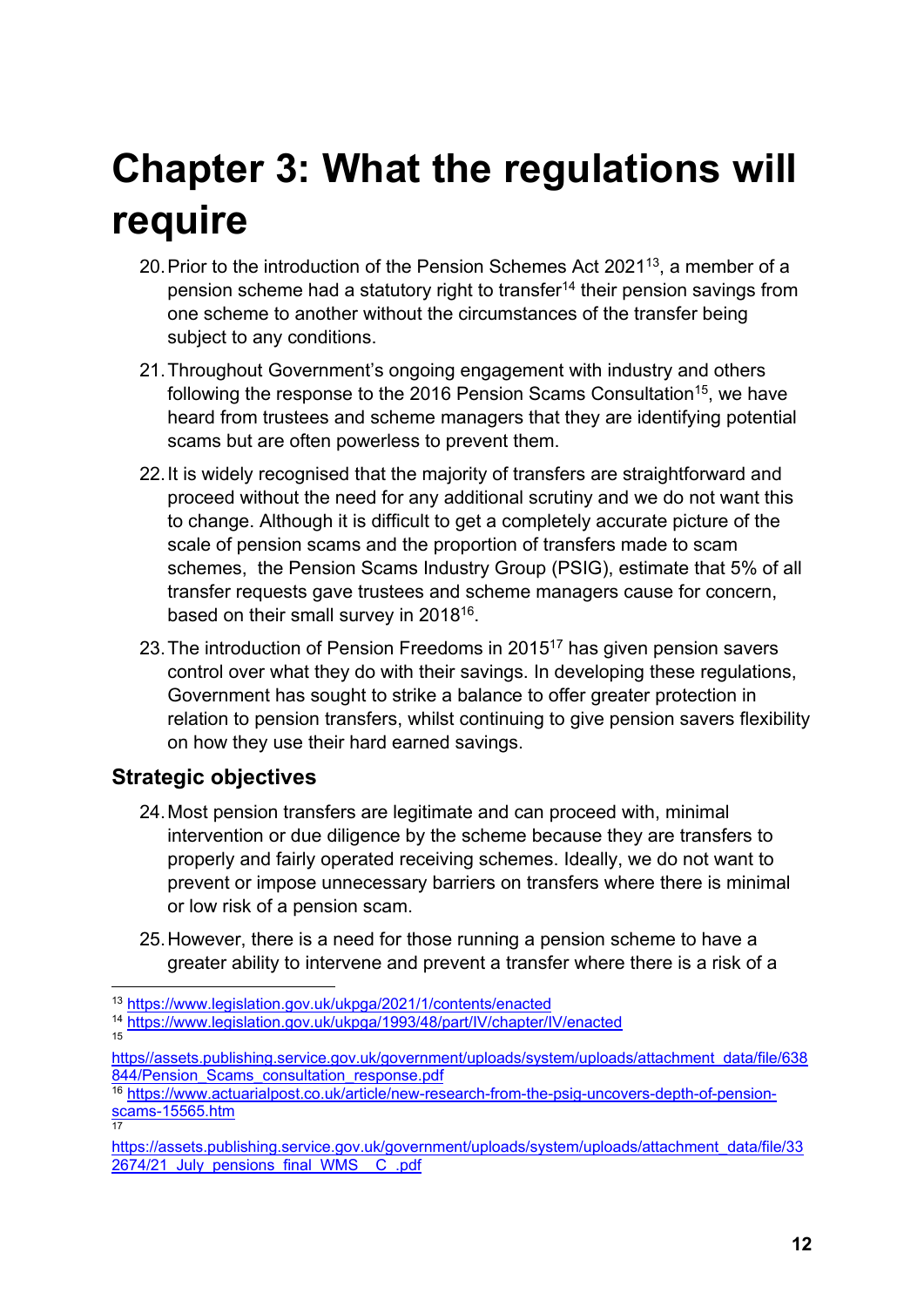scam or fraud. This could be due to the circumstances surrounding the transfer or those involved in it which we are referring to as 'red flags'.

- 26.In addition, where there is a situation linked to the transfer which raises a concern referred to here as 'amber flags', we still want to trustees to have the ability to act. In these cases, the transfer will only proceed after the member provides evidence they have taken specific guidance.
- 27.The specific guidance will be delivered by the Money and Pensions Service (MaPS). It will not be the same as the guidance already available through Pension Wise, but will be specific to the dangers of scams, the methods deployed by scammers and what to look out for.

#### **Regulatory approach**

- 28.Our regulatory approach strives to achieve a balance between providing greater protection for pension savers, giving trustees and scheme managers greater power to act in their members' best interests and continuing to give savers the right to exercise choice over how to use their pension savings. That approach will ensure the majority of pension scheme transfers can continue without unnecessary hindrance.
- 29.We expect that these regulations will be supported by guidance issued by the Pensions Regulator (tPR), for occupational schemes. The Financial Conduct Authority (FCA) will provide equivalent support for the personal pension schemes that it regulates.

#### **First condition**

- 30.The policy intent is that the majority of the transfers trustees already deem safe will continue with little or no intervention. This is because transfers to many types of receiving scheme present a low risk of scams, by virtue of the requirements placed on those schemes.
- 31.The first step of our regulatory approach ('the First Condition') will therefore be to require trustees and scheme managers to identify if the transfer is to one of the types of schemes listed below. To meet the condition which would enable the transfer to proceed the trustees or scheme managers must confirm that the receiving scheme has been authorised or established in accordance with the relevant requirements for that scheme. Those types of scheme are:
	- Public Service Pension Scheme established by The Public Service Pensions Act 2013; or
	- Authorised MasterTrusts; or
	- Authorised Collective Money Purchase Schemes (CMPS), when the appropriate regulations come into force; or
	- Personal Pension providers, authorised and regulated by the FCA, that are an insurer authorised by the Prudential Regulatory Authority, or within the same corporate group as such an insurer.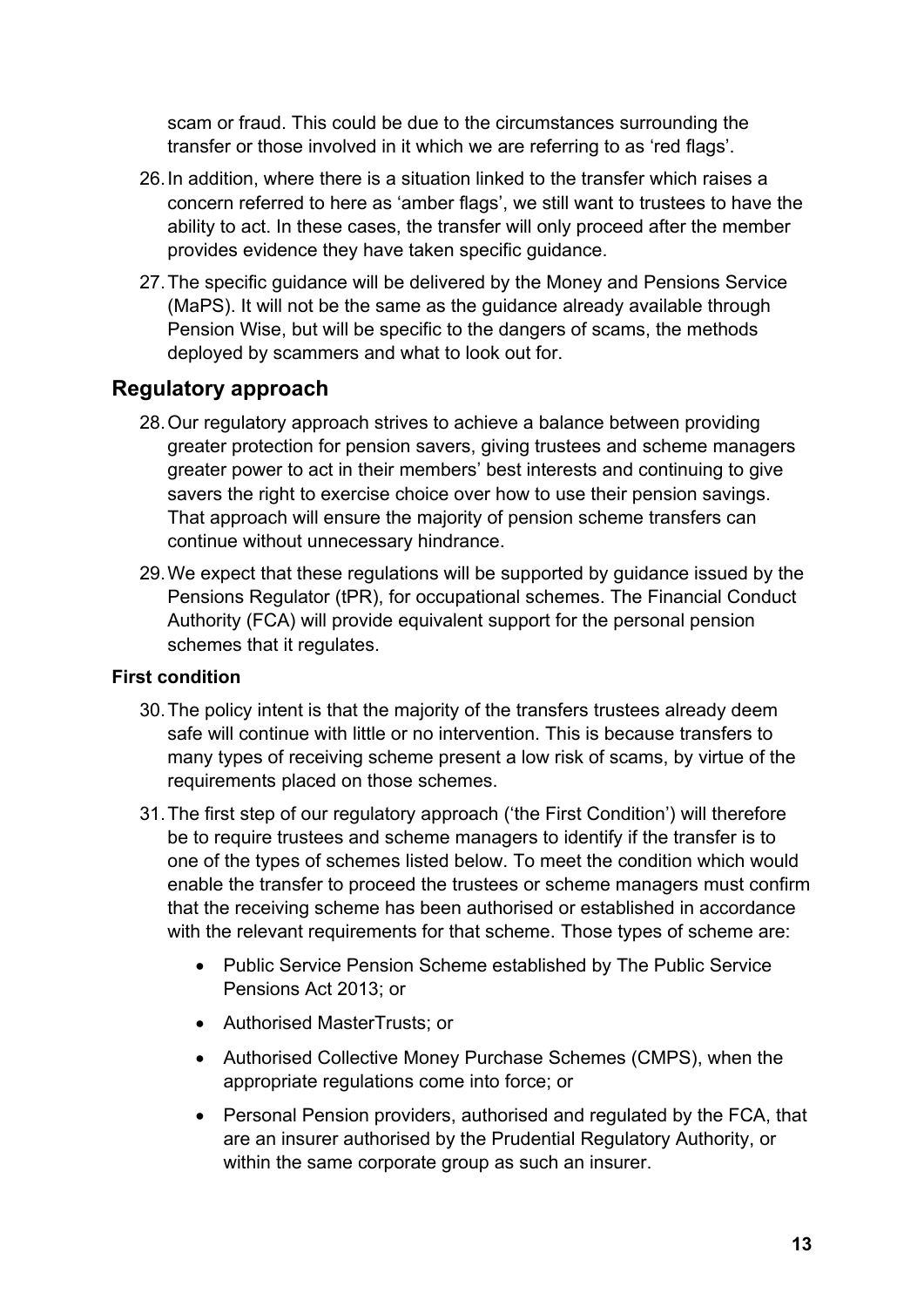32.We recognise this may not be a comprehensive list of those types of scheme to which transfers could be deemed to have a low risk of being a scam. However, these types of scheme need to be clearly definable, legally, and readily identifiable for the First Condition to be easily operable by trustees and scheme managers.

**Q1. Please provide details of any additional types of receiving scheme to which transfers should proceed without additional checks, including how they can be identified for the purposes of the regulations.**

#### **Second and third conditions**

- 33.Where the transfer is not to one of the types of receiving scheme within the First Condition, then the statutory right to transfer can only take place to a UK occupational pension scheme or to a QROPS where the member has provided the evidence prescribed in regulations, and trustees and scheme managers have confirmed on the basis of that evidence that the transfer meets certain conditions. This is unless the member provides evidence of a transfer to the same receiving scheme in the last 12 months.
- 34.The specific condition for statutory transfers to a UK occupational pension scheme is that the member must demonstrate an 'employment link' with the receiving scheme ("the Second Condition"). This is because the only legitimate reason for such a transfer is where there is a link between the member, the employer and the scheme. This condition will be demonstrated by the provision of evidence that contributions have been paid into the scheme, by themselves and their employer, as well as evidence of employment earnings from the receiving scheme's sponsoring employer.
- 35.A member will have a statutory right to a transfer to a QROPS if the member can demonstrate either an 'employment link' (under the Second Condition) for transfers to occupational schemes (where, for the same reason as with UKbased schemes, we would expect this to exist), or a 'residency link' ('the Third Condition'). This is because, for transfers overseas, the absence of either an employment or a residency link puts the member at an increased risk of a scam. The residency link must be demonstrated by evidence from the member that they have been resident in the same financial jurisdiction as the QROPS for at least six months.
- 36.It will be the responsibility of the member seeking to transfer to provide evidence of their employment or residency link.
- 37.The employment link will be demonstrated by prescribed evidence in regulations; namely, an employer letter, pay slips, bank statements, and a schedule of payments to the scheme.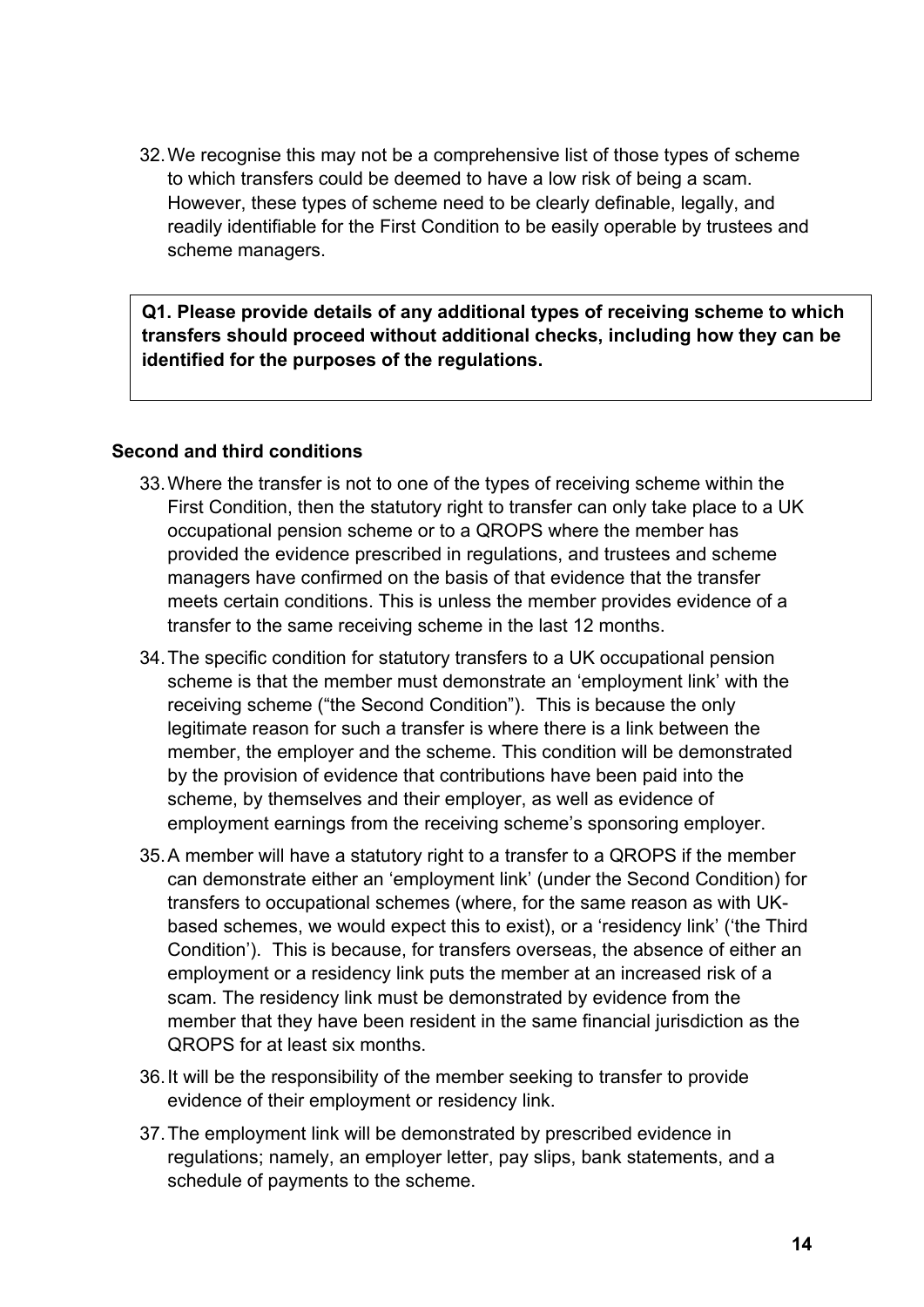- 38.We are not prescribing in regulations the evidence to demonstrate the residency link, as different jurisdictions have different forms of residency documentation and the evidence members will be able to provide will vary. However, we would expect members to provide suitable evidence, such as a residency document, visa or citizenship card, or other formal proof of address. The Pensions Regulator will explore how best to support schemes to understand and apply the residency link requirement through guidance.
- 39.Where a member is asked, by the trustee or scheme manager, to provide specified evidence to demonstrate an employment or residency link and fails to do so, then there is no statutory right to transfer.

**Q2. To what extent is the evidence requirement set out in the regulations to demonstrate an 'employment link' sufficient and how could it be strengthened?** 

**Q3. How could the evidence requirement for 'residency link' work in practice?**

#### **Fourth condition**

- 40.For all other transfers (those to which the First, Second and Third Conditions do not apply), the regulations will require trustees and scheme managers to determine if the circumstances giving rise to the 'red flags' or 'amber flags' apply. Where the flags are not present "the Fourth Condition" will be satisfied and the transfer will be able to proceed. It will also be able to proceed where one or more of the 'amber flags' are present but the member has taken MaPS scams guidance. The member will therefore be aware of the risk of a scam in the circumstances of their case and will be empowered to make a decision as to whether they still want to proceed despite an identified risk factor (the 'amber flag') which has required them to take that guidance.
- 41.In the majority of cases, we expect that trustees or scheme managers will be able to determine quickly whether the 'red' or 'amber' flags are present, so that transfers can proceed without delay. Where the trustees or scheme managers already have sufficient information from activity that they undertake as part of their current processes to make a decision about the presence of flags, they will be able to determine that the Fourth Condition is satisfied without the need for additional checks.
- 42.However, in the minority of cases, where the flags may be present, trustees and scheme managers will now have the power to request information, at their discretion, to assess the circumstances of the transfer and to intervene to protect the member from a scam where red or amber flags may be present.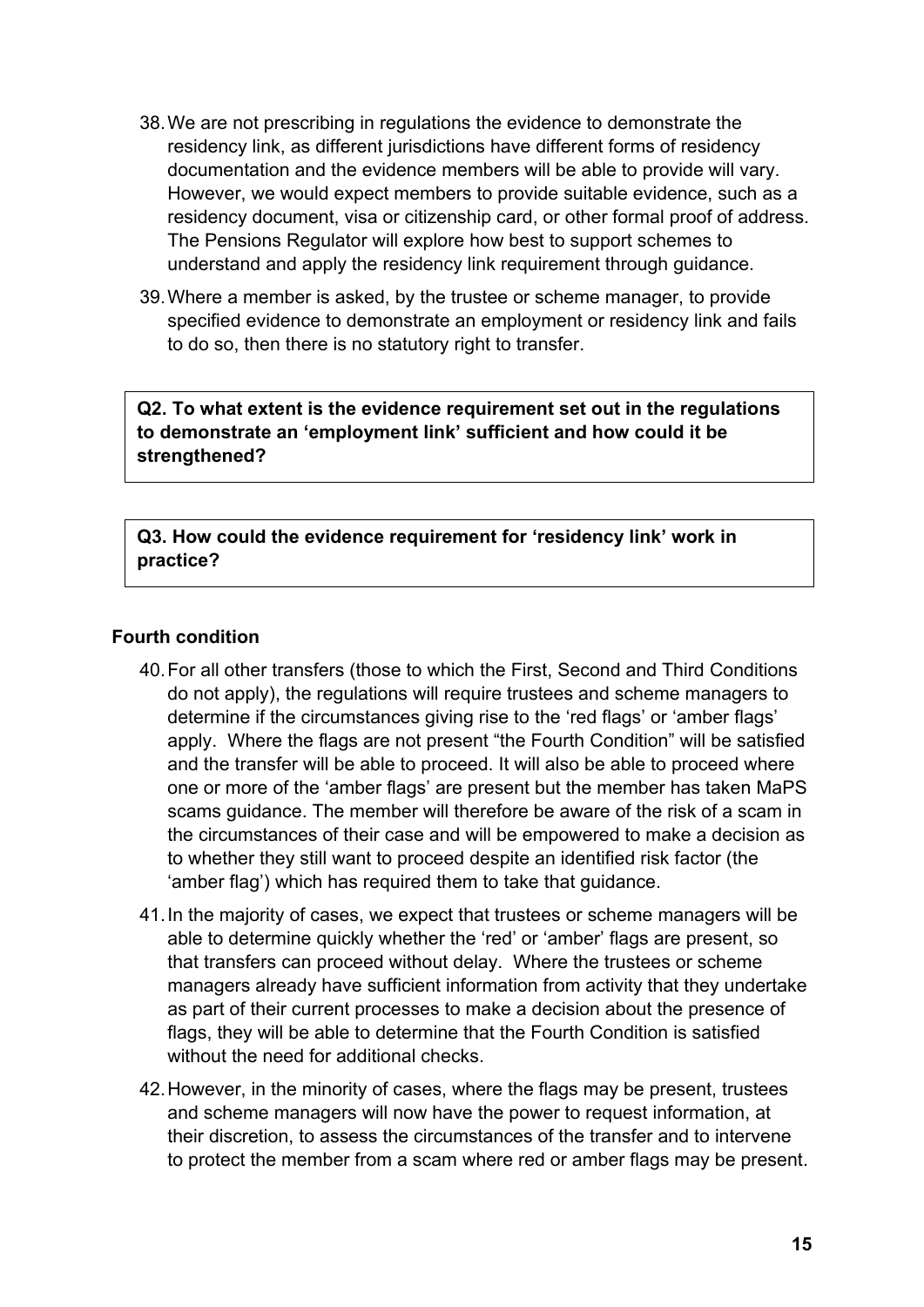- 43.In addition to a transfer not proceeding if the member fails to provide requested information or fails to take the MaPS scams specific guidance, where the most significant indicators of the risk of a transfer scam are present, namely the 'red flags', trustees will be able to prevent statutory transfers from proceeding. These circumstances are that the trustees or scheme managers have a reasonable belief that:
	- financial advice has been provided by firms or individuals without the appropriate regulatory permissions, or such firms or individuals have been involved in recommending that the member make the transfer; and/or
	- the member has been contacted unsolicited in person, by telephone, text, letter or email, or via social media; and/or
	- the member was offered incentives to transfer, including free pension reviews, early access to some or all of their pension savings before normal pension age, a savings advance or cashback from their pension savings; and/or
	- the member was pressured to complete the transfer quickly, within a short or time limited period.

**Q4: How should the 'red flags' as set out in the regulations work in practice?**

- 44.In other circumstances, known as 'amber flags', the transfer can only proceed when the member is able to provide evidence to the trustees or scheme managers that they have taken expert scams guidance from MaPS, or they have made a transfer to the same receiving scheme in the last 12 months and provides evidence of having taken MaPS scams guidance in that period.
- 45.The circumstances which will require the member to provide evidence of having taken guidance are:
	- there are high risk or unregulated investments included in the receiving scheme; and/or
	- where the fees being charged by the receiving scheme are unclear or high; and/or
	- the proposed investment structures are complicated or unorthodox; and/or
	- the receiving scheme includes overseas investments or any of the advisers are based overseas; and/or
	- there has been a high volume of transfers to a single receiving scheme or involving a single adviser or firm.

<u>मण</u>

**Q5. How should the 'amber flags' as set out in the regulations work in practice?**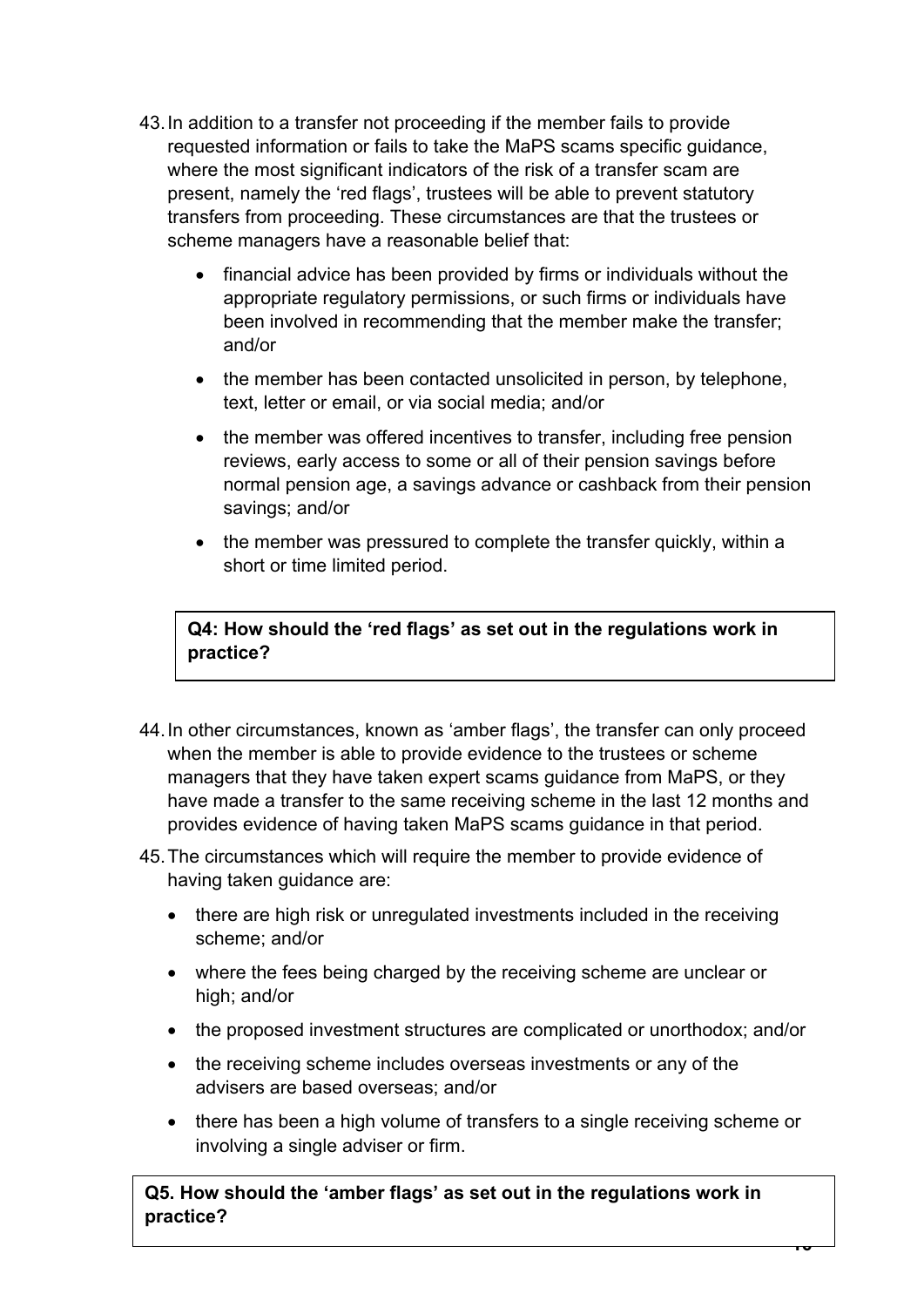- 46.The scams guidance will be provided by MaPS.
- 47.MaPS will then also provide the specified evidence to the member to demonstrate to the trustees or scheme managers that they have taken the guidance. The evidence will be a unique identifier supplied to each person with whom MaPS has an appointment and will be supplied to the individual following the completion of the appointment.
- 48.Only after the trustees or scheme managers are satisfied that the member has received this expert scams guidance from MaPS can the transfer proceed. There will be no exceptions to the MaPS guidance requirement where the amber flags apply, including where the member has been required to take regulated financial advice from a financial adviser. The scams guidance is specifically targeted at the risk of scams and is complementary to such financial advice, which may be much broader in scope and is not required to focus on the risk of a transfer scam.

**Q6. Do you have any views on how the requirement to take scams specific guidance from MaPS can work in practice when the pension saver has already taken financial advice?**

- 49.It is a condition of the transfer for the member to provide the information requested by the trustee or scheme manager to assess the red and amber flags. Therefore, if the member does not provide the information, this will be a red flag and the transfer cannot proceed.
- 50.DWP, in conjunction with partners, has developed a set of standard questions for trustees and scheme managers to use to meet the requirement to gather information from the member. These standard questions for trustees and scheme managers are detailed in Annex 3 of this consultation and are intended to provide trustees with clarity on the level of information they should seek to determine if a prescribed condition is met. We are working with regulators and industry to determine how best to publish this information to support trustees and scheme managers.
- 51.We do not wish to see evidence gathering imposed where it is not needed. Standard questions asked of members should take a tiered approach, in that members are only asked questions relevant to their destination. For example, where a member is seeking a transfer to an occupational scheme or to a QROPS, to determine if the Second Condition or Third Condition apply respectively, it is not suitable to ask questions relating to the Fourth Condition (red and amber flags). Trustees and managers can ask members for information above the standard questions, and this information, alongside other details gathered as part of wider evidence gathering relating to a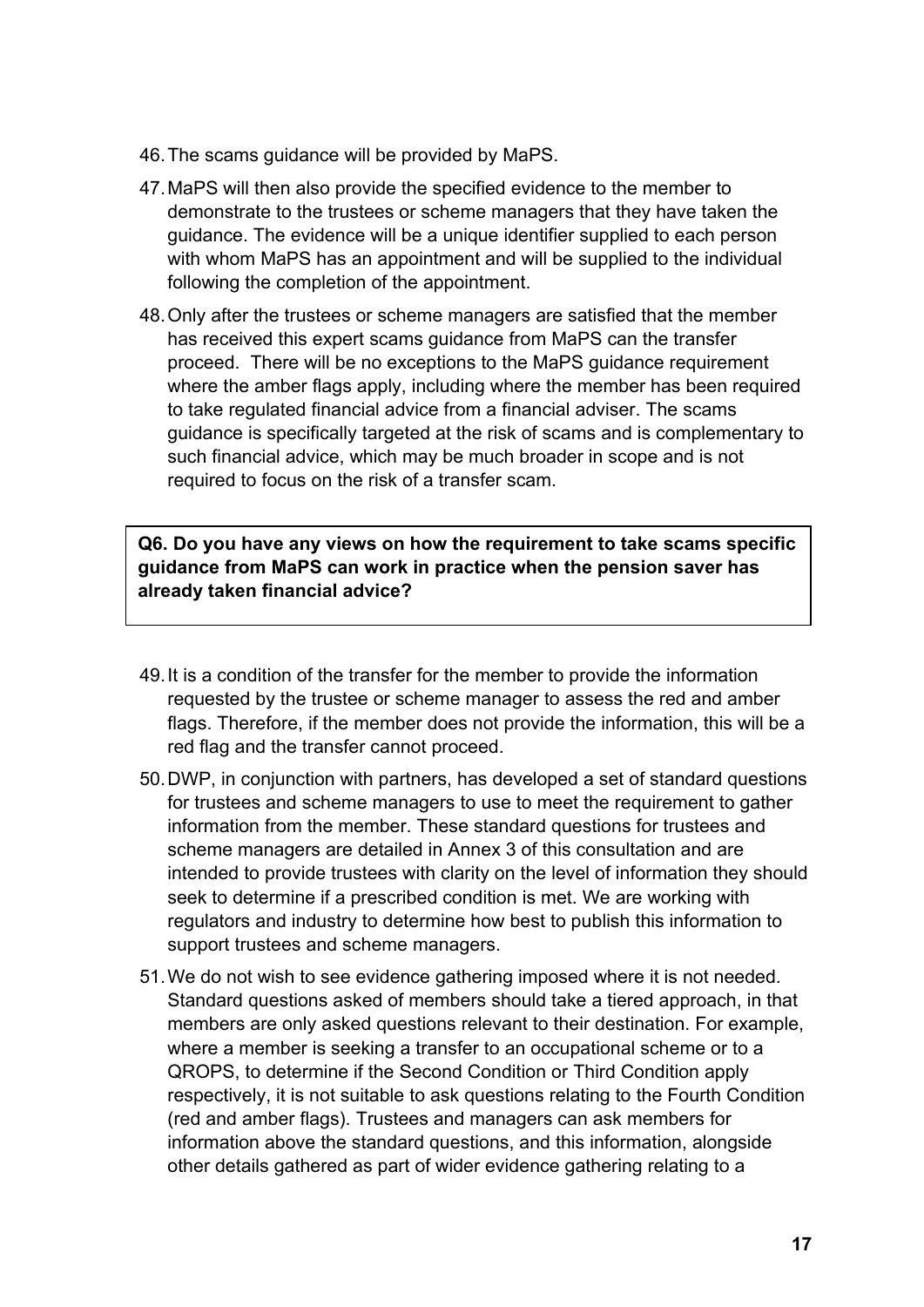transfer can inform whether red or amber flags apply. This information should be proportionate as we do not wish to see members unfairly burdened with excessive information requests or penalised for failure to meet these requests.

**Q7. Annex 3 sets out the proposed list of standard questions that trustees and schemes managers should use to help determine the presence of red or amber flags. Do these questions provide a comprehensive list, which if any questions are not needed and what other questions should be included?**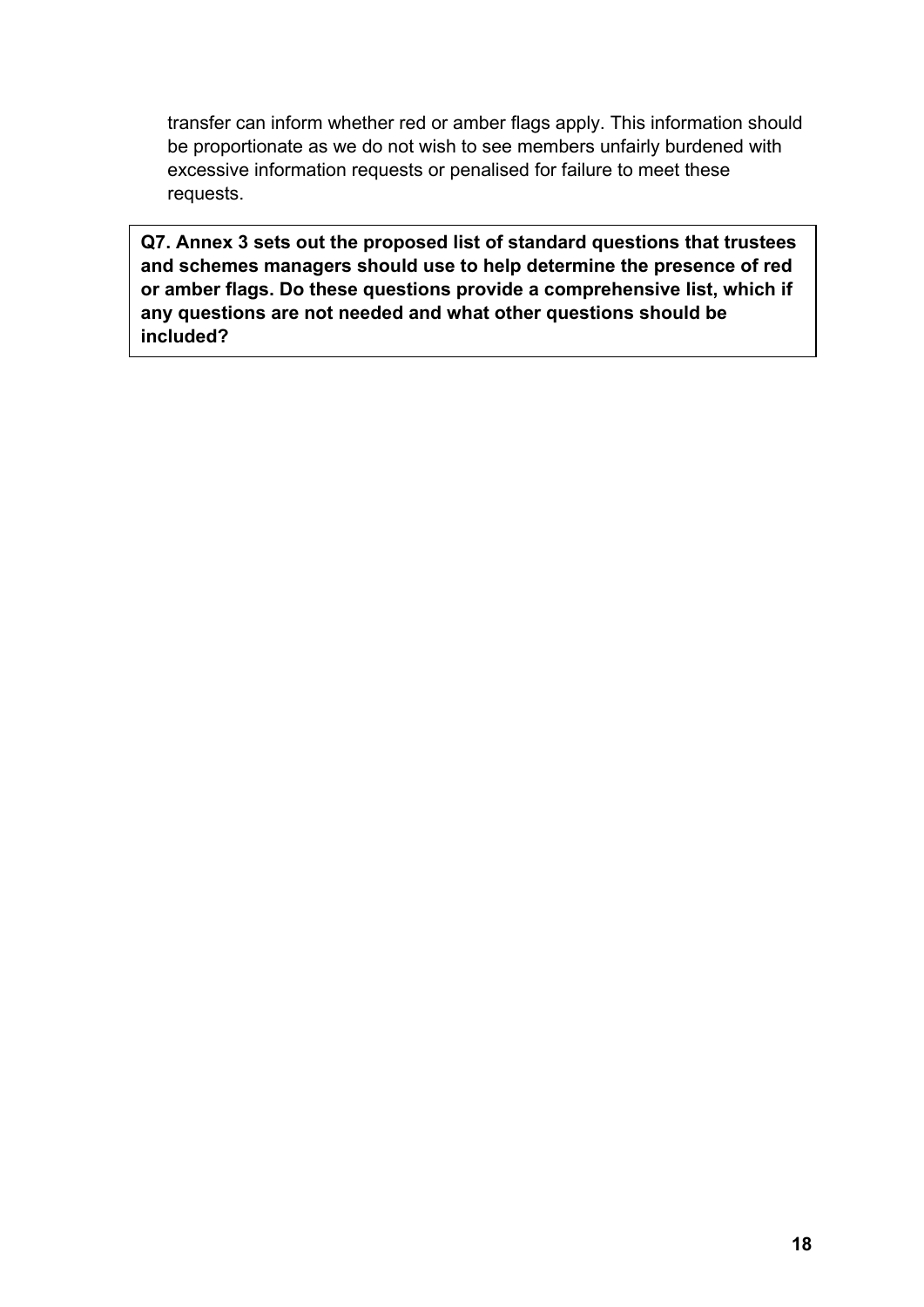## **Annex 1: Specific consultation questions**

#### **First condition**

Q1. Please provide details of any additional types of receiving scheme to which transfers should proceed without additional checks, including how they can be identified for the purposes of the regulations.

#### **Second and third conditions**

Q2. To what extent is the evidence requirement set out in the regulations to demonstrate an 'employment link' sufficient and how could it be strengthened?

Q3. How could the evidence requirement for 'residency link' work in practice?

#### **Fourth condition**

Q4. How should the 'red flags' as set out in the regulations work in practice?

Q5. How should the 'amber flags' as set out in the regulations work in practice?

Q6. Do you have any views on how the requirement to take guidance can work in practice when the pension saver has already taken financial advice?

Q7. Annex 3 sets out the proposed list of standard questions that trustees and schemes managers should use to help determine the presence of red or amber flags. Do these questions provide a comprehensive list, which if any questions are not needed and what other questions should be included?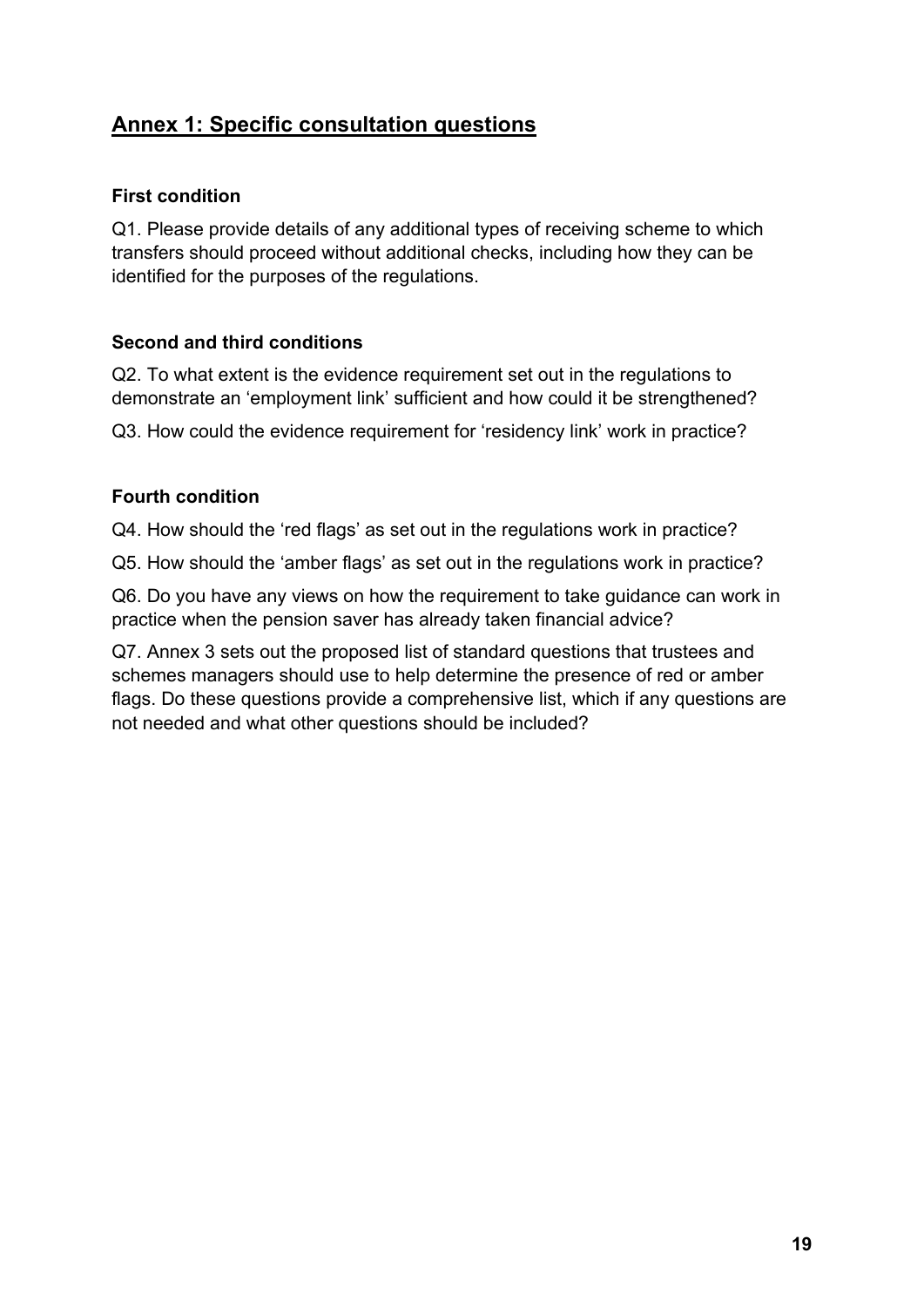#### S T A T U T O R Y I N S T R U M E N T S

### **2021 No. #**

#### **PENSIONS**

### The Occupational and Personal Pension Schemes (Conditions for Transfers) Regulations 2021

| Made<br>$\overline{\phantom{0}}$ | *** |
|----------------------------------|-----|
| Laid before Parliament           | *** |
| Coming into force -<br>$\sim$    | *** |

The Secretary of State for Work and Pensions makes the following Regulations in exercise of the powers conferred by sections  $95(6ZA)$  to  $(6ZC)$ ,  $101F(5A)$  to  $(5C)$ ,  $181(1)$ ,  $182(1)$  and  $(2)$  and  $183(1)$  of the Pension Schemes Act 1993(<sup>a</sup>).

In accordance with section  $185(1)$  of the Pension Schemes Act  $1993(^{b})$ , the Secretary of State has consulted such persons as the Secretary of State considers appropriate.

#### **Citation, commencement, extent and interpretation**

**1.**—(1) These Regulations may be cited as the Occupational and Personal Pension Schemes (Conditions for Transfers) Regulations 2021.

(2) These Regulations come into force on #, immediately after section 125 (exercise of right to cash equivalent) of the Pension Schemes Act  $2021(°)$  comes into force for all remaining purposes.

(3) These Regulations extend to England and Wales and Scotland.

(4) In these Regulations—

"the 1993 Act" means the Pension Schemes Act 1993;

"member" has the meaning given by regulation  $2(3)(b)$ ;

"pension scheme" means an occupational pension scheme or a personal pension scheme;

"receiving scheme" means the pension scheme to which a member is seeking to make a transfer;

"transfer" has the meaning given by regulation  $2(4)$ ;

"transferring scheme" means the pension scheme from which a member is seeking to make a transfer.

-

**<sup>(</sup>a)** 1993 c. 48. Sections 95(6ZA) to (6ZC) were inserted by section 125(2) of the Pension Schemes Act 2021 (c. 1). Section 101F was inserted by section 37 of the Welfare Reform and Pensions Act 1999 (c. 30) and subsections (5A) to (5C) were inserted by section 125(6) of the Pension Schemes Act 2021. Section 181(1) is cited for the meaning given to "prescribe" and "regulations". Section 182(1) was amended by paragraph 1 of Part III of Schedule 7 to the Pensions Act 1995 (c. 26). Section 183(1) was amended by paragraph 1 of Part III, and paragraph 1 of Part IV, of Schedule 7 to the Pensions Act 1995.

**<sup>(</sup>b)** Section 185(1) was amended by paragraph 46 of Schedule 3, paragraph 80 of Schedule 5, and Part 1 of Schedule 7 to the Pensions Act 1995.

**<sup>(</sup>c)** 2021 c. 1.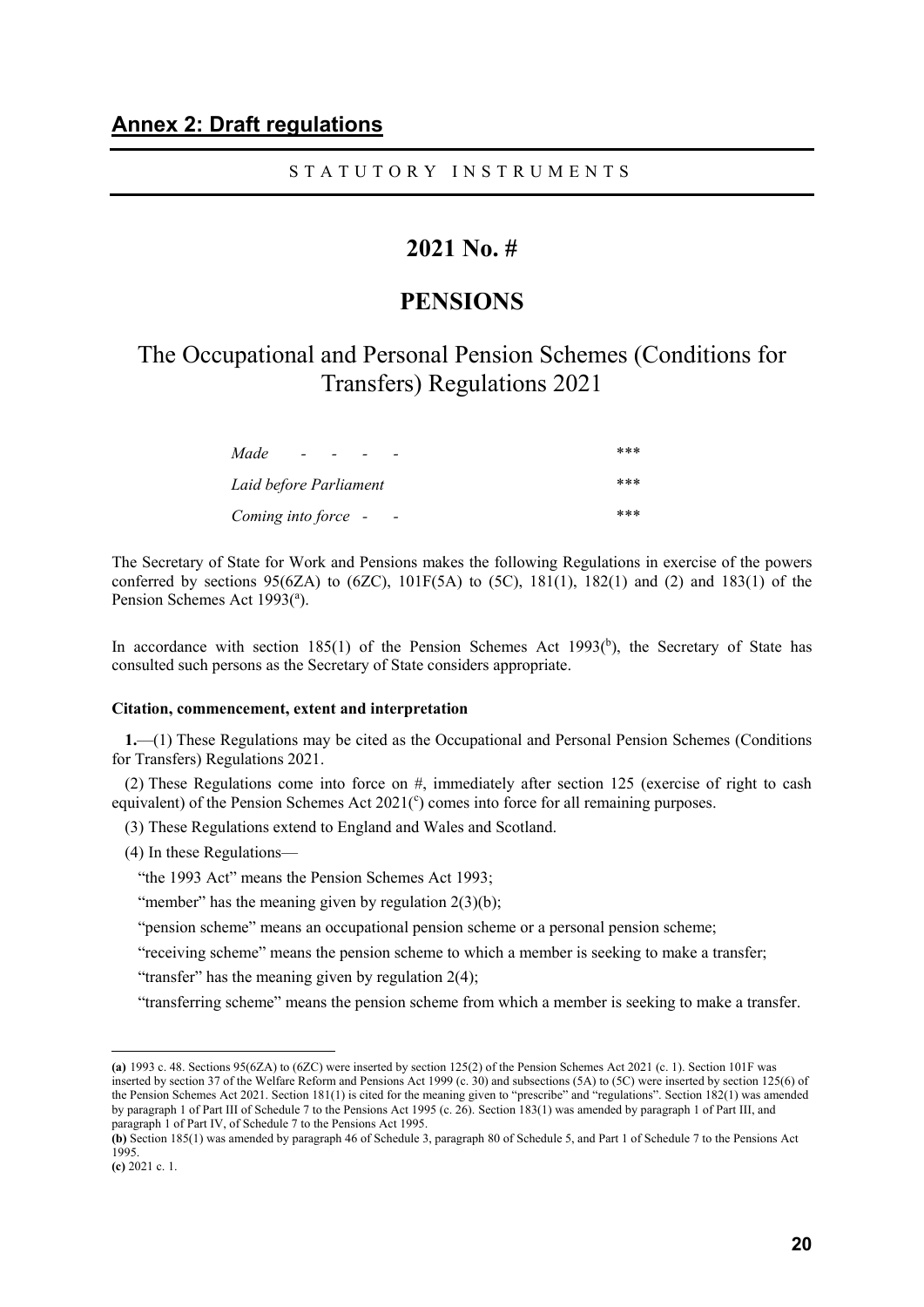#### **Application of these Regulations and requirement for at least one condition to be satisfied**

**2.**—(1) These Regulations set out the conditions that the Secretary of State is required to prescribe under section 95(6ZA) (conditions to be satisfied before cash equivalent may be used by trustees or scheme managers in a specified way) and section 101F(5A) (conditions to be satisfied before cash equivalent may be used by trustees or scheme managers for an authorised purpose) of the 1993 Act, and the trustees or managers of the transferring scheme may not use the cash equivalent in a way specified or for an authorised purpose, as the case may be, unless at least one of the conditions prescribed in these Regulations is satisfied.

(2) The conditions set out in these Regulations apply to all of the ways and purposes in respect of which the cash equivalent may be used as specified, respectively, in sections 95(2), (2A) and (3) (specified ways) and  $101F(2)$  and (3) (authorised purposes) of the 1993 Act(a).

(3) In this regulation, in accordance with the specified way or authorised purpose in respect of which the cash equivalent is to be used, as the case may be, under the provisions referred to in paragraph (2)—

- (a) "cash equivalent", in respect of a member's transferrable rights, means the cash equivalent referred to in section 94(1) or (2) of the 1993 Act (right to cash equivalent)( $b$ ), and, in respect of a member's pension credit rights, means the cash equivalent referred to in section 101F(1) of that Act (power to give transfer notice)( $\text{c}$ );
- (b) "member" means a member of a pension scheme who has transferrable rights or pension credit rights.

(4) In these Regulations, "transfer" means using the cash equivalent in one of the specified ways, or for one of the authorised purposes, referred to in paragraph (2).

#### **The First Condition: transfers into certain receiving schemes**

**3.**—(1) For the purposes of these Regulations, this regulation will be referred to as "the First Condition".

(2) The First Condition applies to a transfer to a receiving scheme of one of the types specified in paragraphs (3) and (4).

(3) The types of schemes referred to in paragraph (2) are any of the following—

- (a) a scheme for persons in public service as established under the Public Service Pensions Act  $2013(^{d});$
- (b) a Master Trust scheme to which Part 1 of the Pension Schemes Act 2017 (Master Trusts)( $e$ ) applies and which is authorised by the Pensions Regulator under section  $5(4)(a)$  of that Act (decision on application);
- (c) a collective money purchase scheme to which Part 1 of the Pension Schemes Act 2021 (collective money purchase benefits) applies and which is authorised by the Pensions Regulator under section  $9(4)(a)$  of that Act (decision on application).

(4) The type of scheme referred to in paragraph (2) is a pension scheme operated by an insurer that is registered and authorised by the Financial Conduct Authority $(f)$ , and authorised by the Prudential Regulatory Authority( $g$ ), where "operated by" includes where the pension scheme is a subsidiary undertaking of a parent undertaking that is such an insurer, within the meanings given by section 1162 (parent and subsidiary undertakings) of the Companies Act  $2006(^{h})$ .

 $\overline{a}$ 

**(h)** 2006 c. 46.

**<sup>(</sup>a)** Section 95(2) was amended by section 68(2) of, and paragraph 9 of Schedule 4 to, the Pension Schemes Act 2015 (c. 8). Section 95(2A) was inserted by section 68(3) of the Pension Schemes Act 2015. Section 95(3) was amended by paragraph 9 of Schedule 4 to the Pension Schemes Act 2015. Section 101F was inserted by section 37 of the Welfare Reform and Pensions Act 1999 and subsection (2) was amended by S.I. 2001/3649.

**<sup>(</sup>b)** Section 94 was substituted by paragraph 8 of Schedule 4 to the Pension Schemes Act 2015.

**<sup>(</sup>c)** Section 101F(1) was amended by paragraph 15 of Schedule 4 to the Pension Schemes Act 2015.

**<sup>(</sup>d)** 2013 c. 25.

**<sup>(</sup>e)** 2017 c. 17.

**<sup>(</sup>f)** See section 1A of the Financial Services and Markets Act 2000 (c. 8).

**<sup>(</sup>g)** See section 2A of the Financial Services and Markets Act 2000.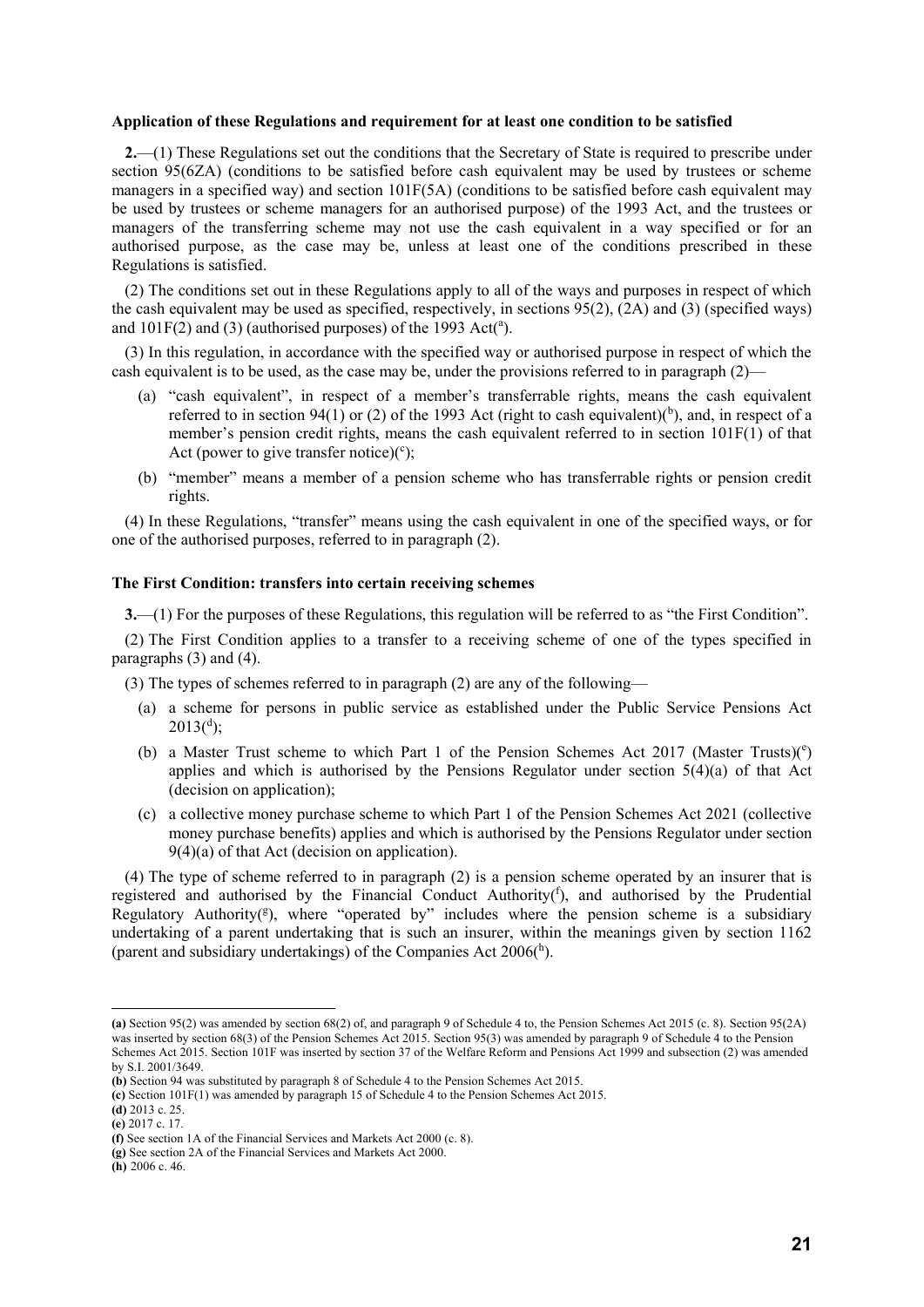(5) The requirements of the First Condition are satisfied where the trustees or managers of the transferring scheme have confirmed, and then notified the member of the confirmation, that the receiving scheme—

- (a) is established, in the case of sub-paragraph (a) of paragraph (3), or authorised, in the case of any other sub-paragraph of paragraph (3), in accordance with the legislation referred to in the relevant sub-paragraph; or
- (b) is registered and authorised as required in accordance with paragraph (4).

(6) The trustees or managers of the transferring scheme are to make the confirmation required under the relevant sub-paragraph of paragraph (5) and may not require that the member provide evidence for them to make that confirmation.

(7) Where the trustees or managers of the transferring scheme are unable to make the confirmation required in respect of the relevant sub-paragraph of paragraph (5), the First Condition no longer applies.

#### **The Second Condition: transfers into an occupational pension scheme with which the member has an employment link**

**4.**—(1) For the purposes of these Regulations, this regulation will be referred to as "the Second Condition".

(2) The Second Condition applies to a transfer to a receiving scheme that is an occupational pension scheme to which the First Condition does not apply.

(3) The requirements of the Second Condition are that the member can demonstrate to the trustees or managers of the transferring scheme the following ("the employment link"), that—

- (a) the member's employer is a sponsoring employer of the receiving scheme;
- (b) the member is in employment with the sponsoring employer and this employment has lasted for a continuous period of at least 3 months ending with the date the request to make the transfer was received by the trustees or managers of the transferring scheme;
- (c) the member's employment during the last 3 months of that period has met the minimum salary requirement specified in regulation 5(5); and
- (d) the member and the sponsoring employer have both contributed to the scheme during those last 3 months.

(4) The trustees or managers of the transferring scheme must request from the member the evidence specified in regulation 5 in order to demonstrate the employment link.

(5) The requirements of the Second Condition are satisfied where the trustees or managers of the transferring scheme decide on the balance of probabilities that the evidence provided by the member in accordance with paragraph (4) demonstrates the employment link.

#### **The Second Condition: evidence and information to satisfy the employment link**

**5.**—(1) The evidence to be requested from the member to satisfy the Second Condition is that specified in paragraph (2), or in paragraphs (3) and (4).

(2) Evidence in writing that the member has made a previous transfer to the same receiving scheme as that to which the current request to make a transfer is made, within the period of 12 months ending with the date the request to make the current transfer was received by the trustees or managers of the transferring scheme.

(3) A letter from the member's employer confirming that—

- (a) the employer is a sponsoring employer of the receiving scheme;
- (b) the member is employed by them; and
- (c) the date from which the member has been continuously in their employment.

(4) A copy or, where the trustees or managers of the transferring scheme request it, the original, of the following documents—

(a) a schedule of contributions or payment schedule showing—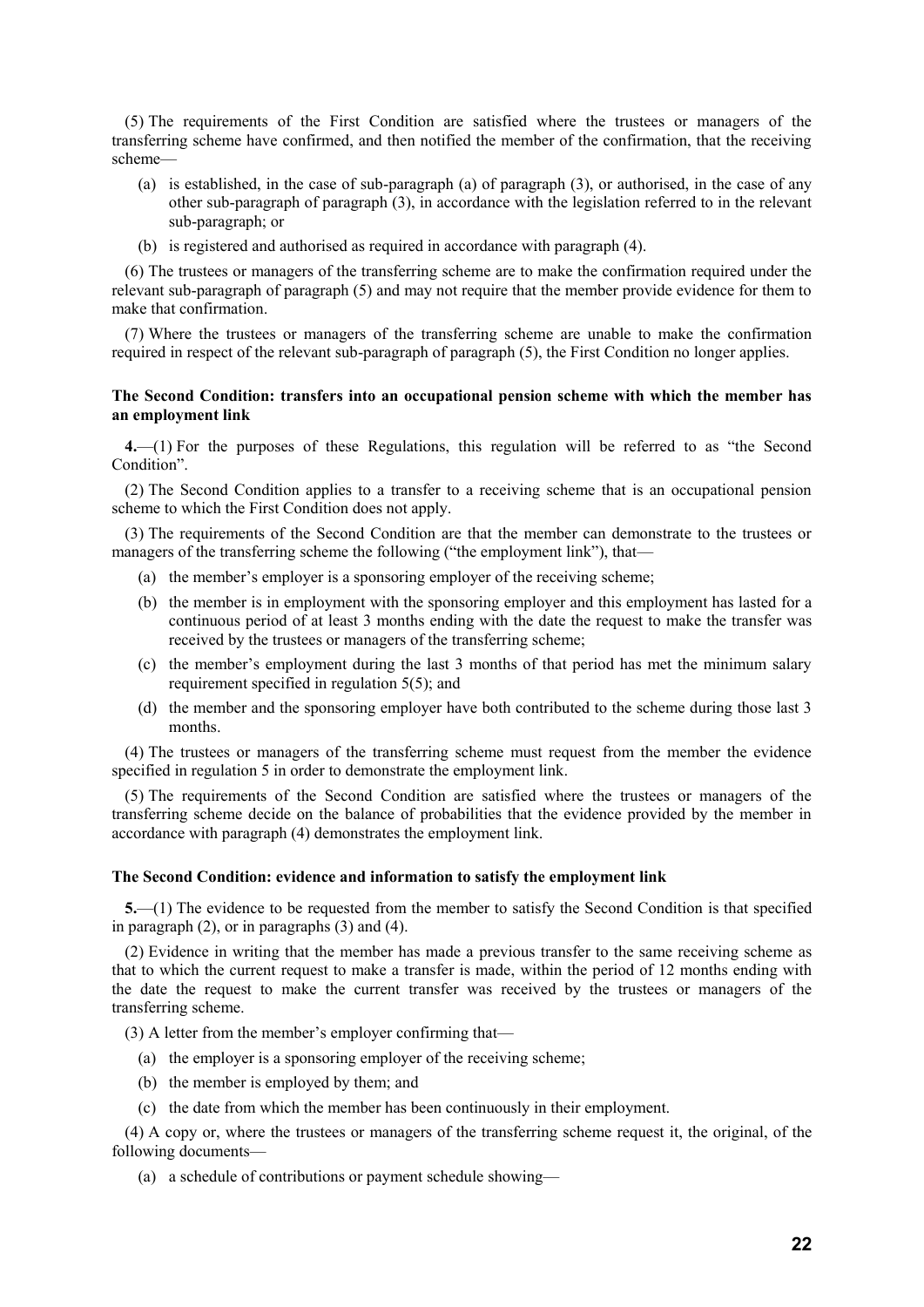- (i) separate entries for the amounts of pension contributions (excluding additional voluntary contributions) to the receiving scheme, paid for the last 3 months of the member's employment by, or on behalf of, the member and the employer in respect of that member; and
- (ii) the dates on which those contributions were paid;
- (b) payslips, or other evidence in writing advising of pay remittances, showing the salary paid to the member by their employer for the last 3 months; and
- (c) personal bank or a building society statements, or a building society passbook, showing the deposit of salary for the last 3 months.

(5) For the purposes of regulation  $4(3)(c)$ , the minimum salary requirement is that the member must have been paid a weekly salary, during the last 3 months, which was at, or above, the lower earnings limit determined under section 5 of the Social Security Contributions and Benefits Act 1992(a).

(6) For the purposes of determining the member's weekly salary referred to in paragraph (5), where the member was paid a fortnightly or monthly salary, the amount of that salary is to be calculated by aggregating those payments during the last 3 months, multiplying by 4, dividing by 365 and multiplying by 7.

(7) Where the salary paid to the member has included commission, bonus or other amounts paid separately from their weekly salary, the amounts of those payments are to be converted to a weekly figure by aggregating those payments during the last 3 months, multiplying by 4, dividing by 365 and multiplying by 7, and the resulting figure is to be included in the determination of the member's weekly salary for the purposes of paragraph (5).

(8) For the purposes of determining the member's weekly salary referred to in paragraph (5), where payment was made in a currency other than Sterling, the value of the payment is to be determined by taking the Sterling equivalent on the date the payment was made.

(9) For the purposes of paragraph (8), the Sterling equivalent of a value of a foreign currency is to be calculated by reference to the London closing rate of exchange on the date the payment was made.

#### **The Third Condition: transfers into a QROPS with which the member has a residency link**

**6.**—(1) For the purposes of these Regulations, this regulation will be referred to as "the Third Condition".

(2) The Third Condition applies to a transfer to a receiving scheme that is a QROPS and in respect of which transfer—

(a) the Second Condition does not apply; or

 $\overline{a}$ 

(b) the Second Condition applies but is not satisfied.

(3) The requirements of the Third Condition are that the member can demonstrate to the trustees or managers of the transferring scheme the following ("the residency link"), that -

- (a) the member is resident in the same financial jurisdiction as that in which the QROPS is established; and
- (b) the member's residence in that jurisdiction has been for a continuous period of at least 6 months ending with the date the request to make the transfer was received by the trustees or managers of the transferring scheme.

(4) The trustees or managers of the transferring scheme must request from the member the evidence specified in regulation 7 in order to demonstrate the residency link.

(5) The requirements of the Third Condition are satisfied where the trustees or managers of the transferring scheme decide on the balance of probabilities that the evidence provided by the member in accordance with paragraph (4) demonstrates the residency link.

(6) In respect of the Third Condition, "QROPS" means a qualifying recognised overseas pension scheme as defined by section 169 (recognised transfers) of the Finance Act 2004(a).

**<sup>(</sup>a)** 1992 c. 4. Section 5 was substituted by paragraph 1 of Schedule 9 to the Welfare Reform and Pensions Act 1999 (c. 30) and section 5(1) was amended by section 1(1)(a) of, and paragraph 1 of Schedule 2 to, the National Insurance Contributions Act 2008 (c. 16).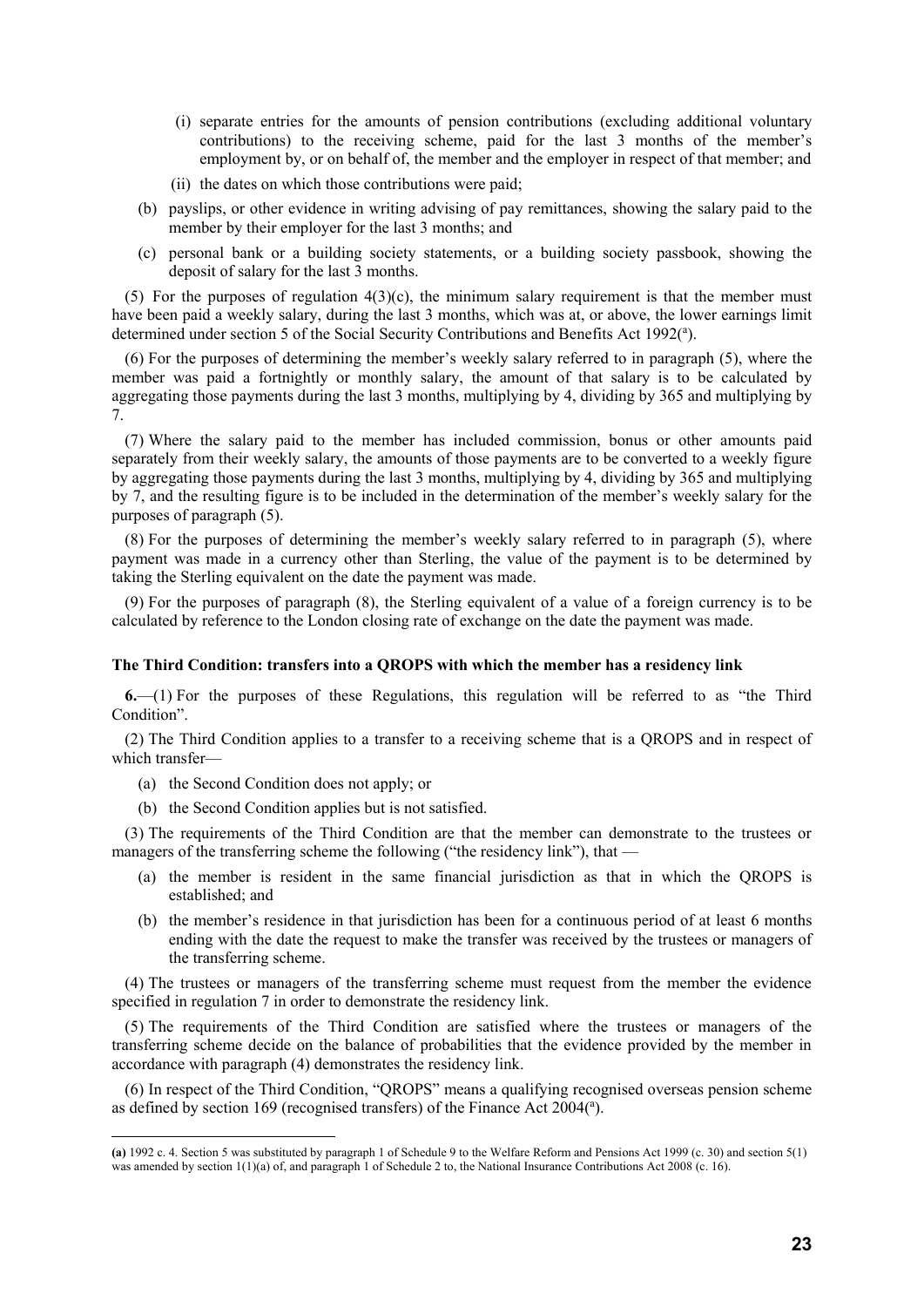#### **The Third Condition: evidence and information to satisfy the residency link**

**7.**—(1) The evidence to be requested from the member to satisfy the Third Condition is that specified in paragraph (2) or paragraph (3).

(2) Evidence in writing that the member has made a previous transfer to the same receiving scheme as that to which the current request to make a transfer is made, within the period of 12 months ending with the date the request to make the current transfer was received by the trustees or managers of the transferring scheme.

(3) A copy or, where the trustees or managers of the transferring scheme request it, the original, of the member's formal residency documentation in the financial jurisdiction concerned and such other evidence in writing as the member may hold confirming the matters in paragraph  $(3)(a)$  and  $(b)$ .

(4) For the purposes of the Third Condition, temporary absences of residence in the financial jurisdiction concerned may be included in the continuous period of 6 months of residence but only in so far as the total absence from the jurisdiction in question does not exceed 30 days.

#### **The Fourth Condition: all other transfers**

**8.**—(1) For the purposes of these Regulations, this regulation will be referred to as "the Fourth Condition".

(2) The Fourth Condition applies to a transfer in respect of which the First, Second and Third Conditions do not apply.

(3) The Fourth Condition is satisfied where the following requirements are met—

- (a) none of the circumstances in paragraph (4) ("the red flags") are present in respect of the transfer; and
- (b) none of the circumstances in paragraph (5) ("the amber flags") are present in respect of the transfer, subject to paragraph (9).
- (4) A red flag is present where—
	- (a) the member has failed or refused to respond to a request for information in respect of the Fourth Condition under paragraph (6);
	- (b) the trustees or managers of the transferring scheme have required that the member takes specified guidance in accordance with paragraph (8), but the member has not provided the specified evidence that this has been taken in accordance with paragraph (9);
	- (c) a person or firm without the appropriate regulatory permission to do so has provided financial advice to the member in relation to the transfer, or such a person or firm has recommended that the member make the transfer without formally providing financial advice, except where the receiving scheme includes overseas investments and an overseas adviser has advised the member in relation to those investments;
	- (d) the member's request to make the transfer was made further to unsolicited contact about making a transfer from a party previously unknown to the member;
	- (e) the member has been offered an incentive to make the transfer; or
	- (f) the member has been pressured to make the transfer quickly.
- (5) An amber flag is present where—

-

**<sup>(</sup>a)** 2004 c. 12. Section 169(1A) to (1E) was inserted by paragraph 36 of the Finance Act 2005 (c. 7) and section 169(1D) was amended by paragraph 66 of Schedule 16 to the Finance Act 2011 (c. 11) and paragraph 8 of Schedule 1, and paragraph 4 of Schedule 2, to the Taxation of Pensions Act 2014 (c. 30) ("the 2014 Act"). Section 169(2)(ba) was inserted by paragraph 13 of Schedule 4 to the Finance Act 2017 (c. 10) ("the 2017 Act") and section 169(2)(c) was amended by section 53(3) of the Finance Act 2013 (c. 29) ("the 2013 Act"). Section 169(2A) was inserted by paragraph 13 of Schedule 4 to the 2013 Act. Section 169(4), (4A) and (4B) was substituted for section 169(4) as originally enacted by section 53(4) of the 2013 Act. Section 169(4)(ba) to (bc) was inserted by paragraph 92 of Schedule 1 to the Taxation of Pensions Act 2014. Section 169(4A) was amended, and section 169(4ZA) and (4C) was inserted, by paragraph 13 of Schedule 10 to the 2017 Act. Section 169(5) was amended by section 53(5) of the 2013 Act and paragraph 23 of Schedule 7 to the Finance Act 2014 (c. 26). Section 169(6) was inserted by section 53(6) of the 2013 Act. Section 169(7A) to (7D) was inserted by paragraph 13 of Schedule 10 to the 2017 Act. Section 169(8) was inserted by section 53(7) of the 2013 Act and amended by paragraph 8 of Schedule 4 to the 2017 Act.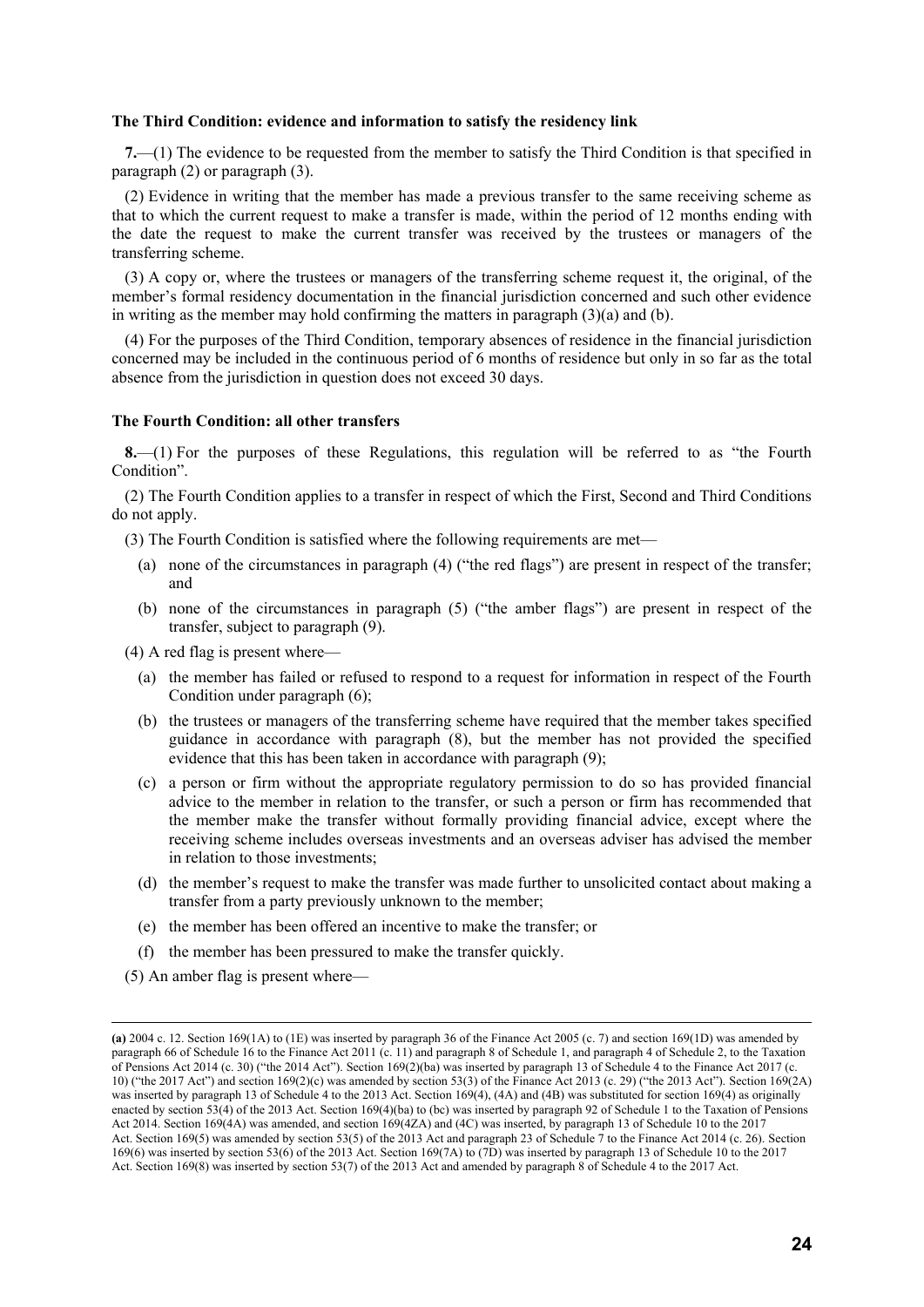- (a) there are high risk or unregulated investments included in the receiving scheme;
- (b) there are unclear or high fees being charged by the receiving scheme;
- (c) the investment structures of the receiving scheme are unclear, complex or unorthodox;
- (d) the receiving scheme includes overseas investments or an overseas adviser has advised the member in relation to such investments; or
- (e) the trustees or managers of the transferring scheme are aware of a high volume of requests to make a transfer from their scheme either to a single receiving scheme, or involving a single adviser or firm of advisers, or both.

(6) The trustees or managers of the transferring scheme may require the member to provide them with information concerning the circumstances relating to the transfer in order for them to decide if the Fourth Condition is satisfied.

(7) A red flag under sub-paragraphs (c) to (f) of paragraph (4), or an amber flag under any of the subparagraphs of paragraph (5), is present in respect of the transfer where, on the evidence available to them (including, but not limited to, information obtained in accordance with paragraph (6)), the trustees or managers of the transferring scheme have a reasonable belief that the circumstances set out in the relevant sub-paragraph are present.

(8) Where one or more of the amber flags is present in respect of the transfer, the trustees or managers of the transferring scheme must require that the member takes specified guidance.

(9) The requirement of paragraph (3)(b) is met where the member takes the specified guidance referred to in paragraph (8) and provides to the trustees or managers of the transferring scheme the specified evidence that it has been taken.

#### **Interpretation of the Fourth Condition**

**9.**—(1) For the purposes of the Fourth Condition, the definitions in this regulation apply.

(2) In respect of regulation 8(4) (red flags)—

- (a) "the appropriate regulatory permission" means permission, as the case may be, under article 53 or article 53E of the Financial Services and Markets Act 2000 (Regulated Activities) Order 2001(a);
- (b) "an incentive" includes an offer of free pension reviews, access to some or all of the member's pension savings before they attain normal pension age, a savings advance, or cashback from their pension savings;
- (c) "normal pension age", in respect of transferrable rights, has the meaning given by section 100C of the 1993 Act(<sup>b</sup>), and, in respect of pension credit rights, refers to "normal benefit age", as defined in section 101P(1) of that  $Act(^{c})$ ;
- (d) "overseas" means operating, or administered, wholly or mainly outside of the United Kingdom;
- (e) "quickly" includes within a time-limited period of one month or less;
- (f) "unsolicited contact" includes contact in person or by telephone call, text message, letter, or email, or via social media.
- (3) In respect of regulation  $8(5)$  (amber flags)—
	- (a) "high fees" means fees disproportionate to the proposed returns of the receiving scheme or at the high end of, or beyond, the normal range of fees in the current financial market;
	- (b) "high risk" means at the high end of, or beyond, the normal range of risk in the current financial market;
	- (c) "high volume" means as compared to the rate of transfers over a comparable period;

 $\overline{a}$ **(a)** S.I. 2001/544. Article 53 was amended by S.I. 2016/392 and 2017/500, 488 and 701. Article 53E was inserted by S.I. 2015/731.

**<sup>(</sup>b)** Section 100C was inserted by paragraph 14 of Schedule 4 to the Pension Schemes Act 2015.

**<sup>(</sup>c)** Section 101P was inserted by section 37 of the Welfare Reform and Pensions Act 1999 and amended by paragraph 21 of Schedule 4 to the Pension Schemes Act 2015.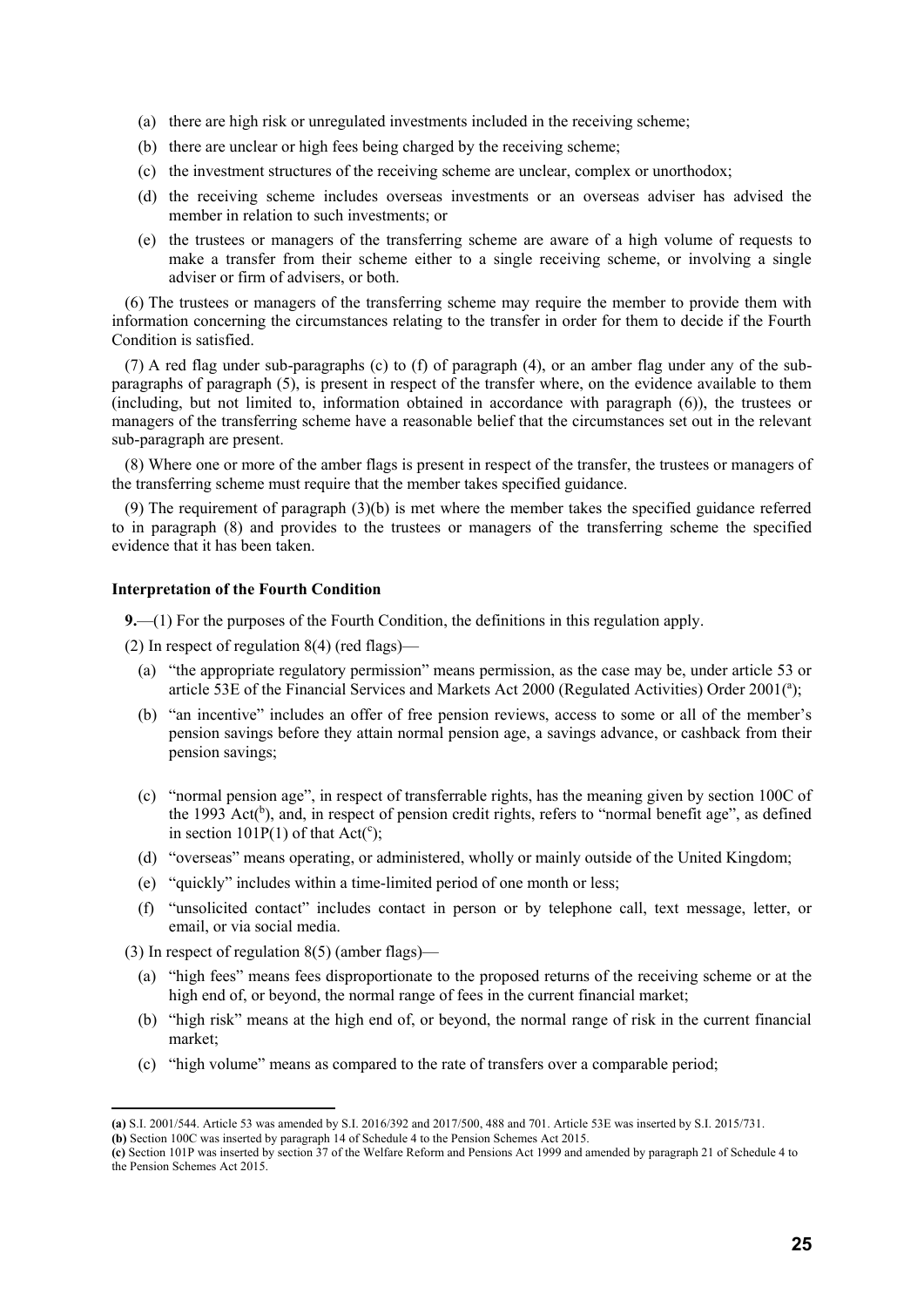- (d) "overseas" has the meaning given by regulation  $9(2)(d)$ ;
- (e) "unorthodox", in relation to investment structures, means uncommon in the current financial market, or where their legality may be in doubt.

(4) Apart from the term "overseas", the meanings of the terms in paragraph (3) are to be applied by trustees or managers of the transferring scheme based on their knowledge of the financial market at the time of the request to make the transfer ("the current financial market"), or information they hold on volumes of transfers from their pension scheme, or by comparing the information provided by the member in accordance with regulation 8(6) to their knowledge of the current financial market.

(5) In regulation 8(8) and (9), and paragraph (6) of this regulation, the "specified guidance" and "specified evidence" are, respectively, the guidance in relation to pension transfer scams provided by the Money and Pensions Service ("the MaPS") and the evidence provided by the MaPS to those who have completed all of the actions necessary to take that guidance.

(6) Where the trustees or managers of the transferring scheme apply the specified guidance requirement under regulation 8(9), that requirement may be met where the member provides to the trustees or managers of the transferring scheme—

- (a) evidence that the member has made a previous transfer to the same receiving scheme as that to which the current request to make a transfer is made, within the period of 12 months ending with the date the request to make the current transfer was received by the trustees or managers of the transferring scheme; and
- (b) the specified evidence that the member has taken the specified guidance within the period referred to in sub-paragraph (a).

#### **Information about the conditions for transfers to be provided by the trustees or managers of the transferring scheme**

**10.** The trustees or managers of the transferring scheme must provide the member with information about the conditions for transfers set out in these Regulations, and the requirement for at least one condition to be satisfied before a transfer can proceed, within one month of either the date that the member requests from them a statement of the cash equivalent value of their transferrable rights or the date the member requests to make a transfer, whichever happens first.

#### **General**

**11.** These Regulations do not override anything in the provisions of a transferring scheme, to the extent that there is a conflict.

Signed by authority of the Secretary of State for Work and Pensions

*Name* Parliamentary Under Secretary of State [Date] Department for Work and Pensions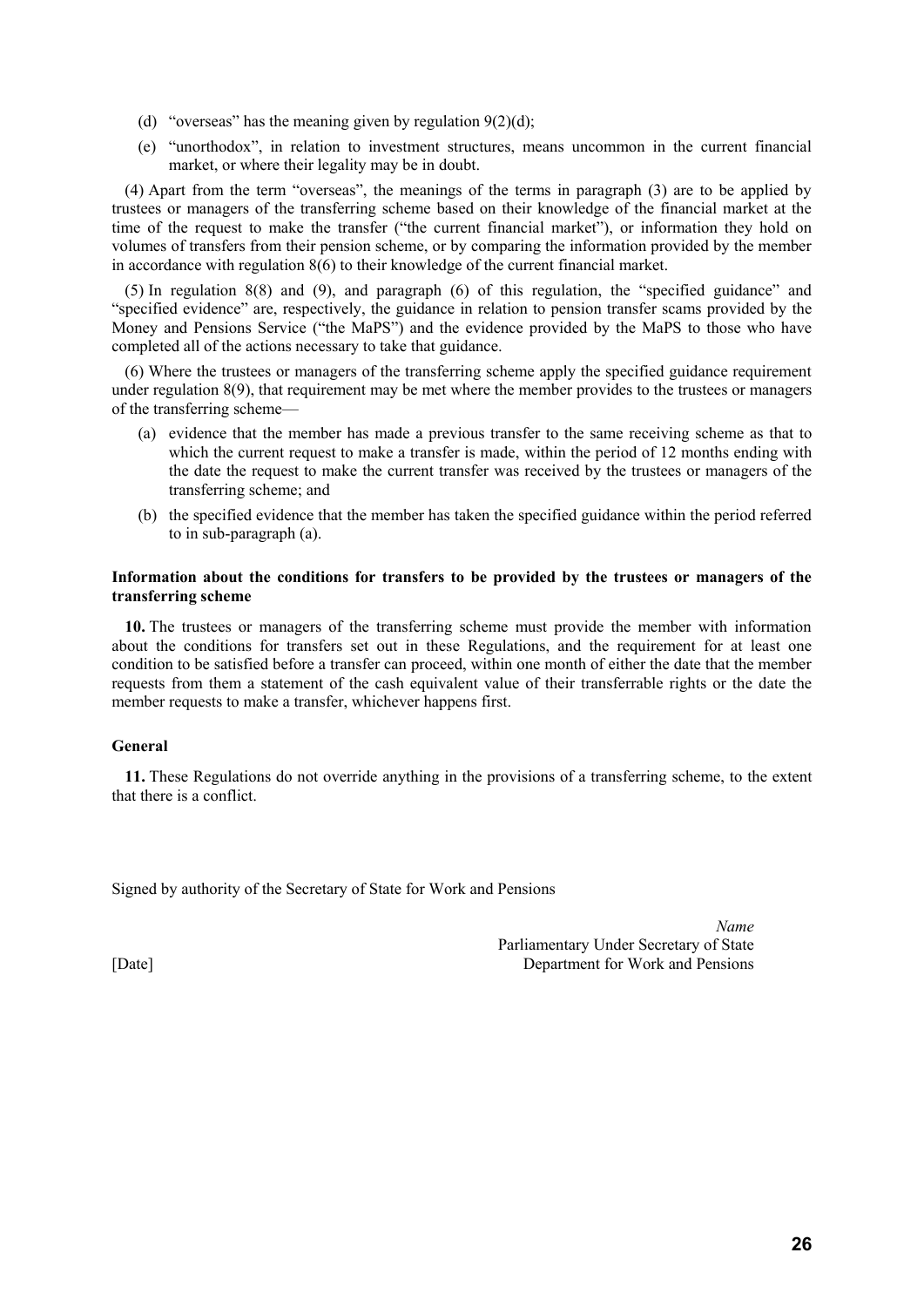#### **EXPLANATORY NOTE**

#### *(This note is not part of the Regulations)*

These Regulations create the conditions for pension transfers that the Secretary of State is required to impose further to the amendments made by section 125 of the Pension Schemes 2021 (c. 1) to the Pension Schemes Act 1993 (c. 48), in particular the insertion of subsection (6ZA) to (6ZC) into section 95 and of subsection (5A) to (5C) into section 101F. Those sections provide for the different ways in which trustees or managers of an occupational or personal pension scheme may permit a member of their scheme ("the transferring scheme") to use the cash equivalent value of, respectively, the member's accrued rights to benefits, or pension credit rights, so as to make a transfer of that value into another occupational or personal pension scheme.

Regulation 2 provides that the conditions set out in these Regulations apply to all of the respective ways in which the member may exercise this right to make a transfer and that at least one condition must be satisfied before a transfer can proceed.

Regulations 3, 4, 6 and 8 set out the "First Condition", "Second Condition", "Third Condition" and "Fourth Condition" respectively.

The First Condition applies to a transfer into a scheme ("a receiving scheme") that falls within the types set out in regulation 3(3) and (4). The Second Condition applies to a transfer into an occupational pension scheme to which the First Condition does not apply (regulation  $4(2)$ ), which includes where the First Condition no longer applies because it is not satisfied (regulation  $3(7)$ ). If the receiving scheme is a qualifying recognised overseas pension scheme (or "QROPS", as defined by section 169 of the Finance Act 2004 (c. 12)) and is an occupational pension scheme, either the Second or Third Condition may apply (regulations  $4(2)$  and  $6(2)(b)$ ); if the OROPS is not an occupational pension scheme, only the Third Condition may apply (regulation  $6(2)(a)$ ). The Fourth Condition applies to all transfers to which the First, Second and Third Conditions do not apply (regulation 8(2)).

Where the First Condition applies, the trustees or managers of the transferring scheme must confirm whether the receiving scheme is established or authorised, as the relevant type of scheme requires, and provide this confirmation to the member of their scheme seeking to make a transfer (regulation 3(5)). They may not seek evidence from the member to make this confirmation (regulation  $3(6)$ ). Where it is made, the First Condition is satisfied and the transfer may proceed.

Where the Second Condition applies, the trustees or managers of the transferring scheme must seek evidence from the member seeking to make the transfer (regulation 4(4)) to establish that there is an employment link between the member, their employer and the occupational pension scheme that is the receiving scheme (regulation 4(3)). The evidential requirements of the Second Condition are set out in regulation 5, including the specific types of evidence required to demonstrate the employment link (regulation 5(3) and (4)) and relating to the member's minimum level of earnings (regulations 4(3)(c) and 5(5) to (9)). The member may instead provide evidence in writing that they have made a previous transfer to the same receiving scheme within the period of 12 months ending with the date of the current transfer request (regulation  $5(2)$ ). The trustees or managers of the transferring scheme must decide on the balance of probabilities whether the evidence provided by the member demonstrates the employment link (regulation 4(5)). Where they decide it does, the Second Condition is satisfied and the transfer may proceed; where they decide it does not, the Second Condition is not satisfied and the transfer may not proceed unless the receiving scheme is a QROPS and the Third Condition therefore applies (regulation 6(2)(b)).

Where the Third Condition applies, the trustees or managers of the transferring scheme must seek evidence from the member seeking to make the transfer (regulation  $6(4)$ ) to establish that there is a residency link between the member and the QROPS that is the receiving scheme (regulation 6(3)). The evidential requirements of the Second Condition are set out in regulation 7. The member may instead provide evidence in writing that they have made a previous transfer to the same receiving scheme within the period of 12 months ending with the date of the current transfer request (regulation  $7(2)$ ). The trustees or managers of the transferring scheme must decide on the balance of probabilities whether the evidence provided by the member demonstrates the residency link (regulation  $6(5)$ ). Where they decide it does, the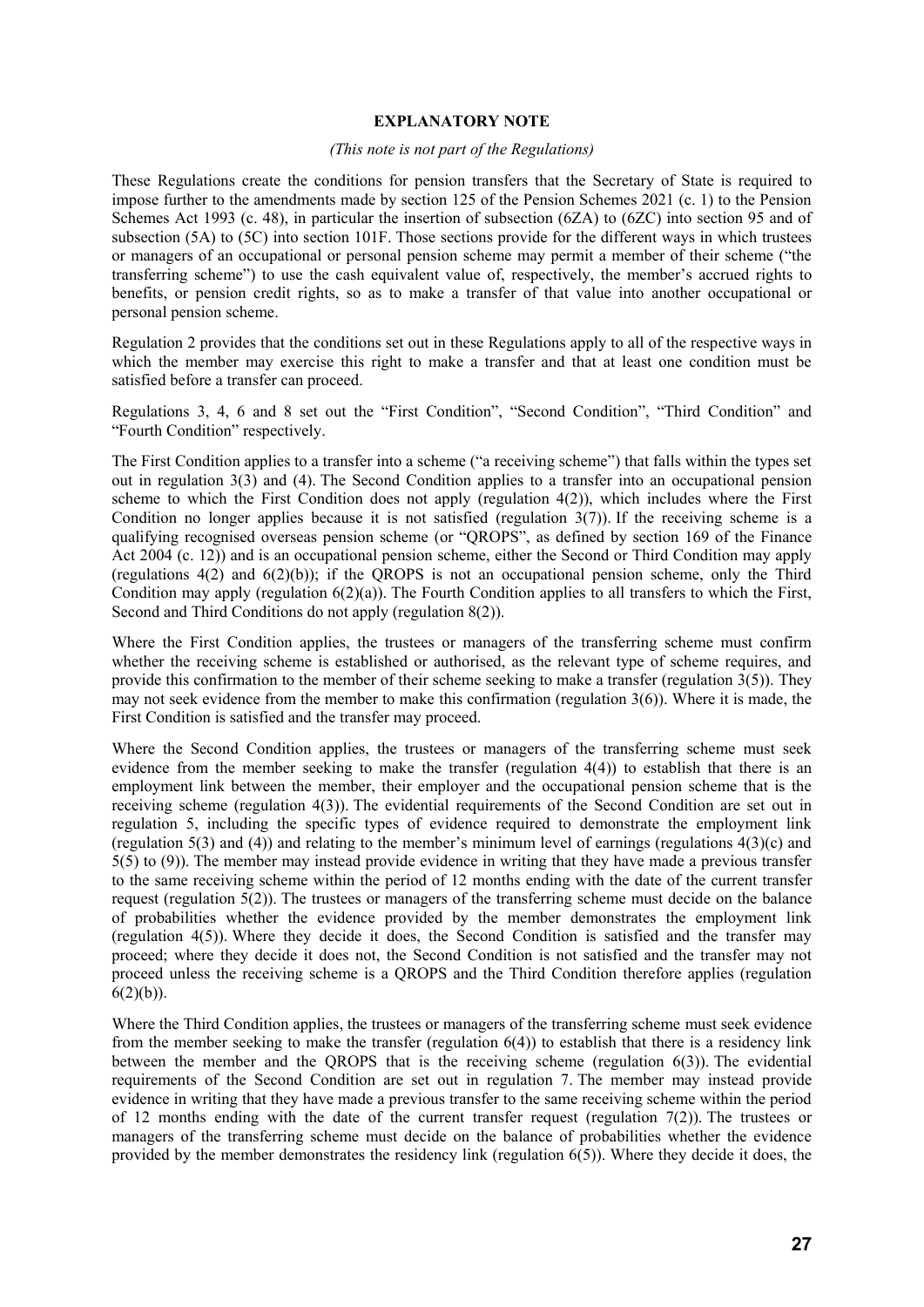Third Condition is satisfied and the transfer may proceed; where they decide it does not, the Third Condition is not satisfied and the transfer may not proceed.

The Fourth Condition applies to all other transfers and gives the trustees or managers of the transferring scheme the power to prevent a transfer, where certain circumstances are present in respect of a transfer ("red flags", regulation 8(4)), or to require that the member seeking to make a transfer take transfer scams guidance provided by the Money and Pensions Service ("the MaPS"), where certain other circumstances are present ("amber flags", regulation 8(5) and (8)). The trustees or managers of the transferring scheme are not required to seek information from the member to decide whether the Fourth Condition is satisfied but have the power to seek such information (regulation 8(6)). Where they decide that the red or amber flags are not present in respect of a transfer, the Fourth Condition is satisfied and the transfer may proceed (regulation 8(3)). Where, whether on the basis of information sought from the member or that which is otherwise available to them, the trustees or managers of the transferring scheme decide that one of the red flags in regulation 8(4)(a) and (b) is present, or they have a reasonable belief that one or more of the red flags in regulation  $8(4)(c)$  to (f) is present (regulation  $8(3)(a)$  and (7)), the transfer may not proceed. Where they do not have such a belief in respect of the red flags, but do have a reasonable belief that an amber flag is present in respect of a transfer, the transfer may not proceed unless the member takes the transfer scams guidance from the MaPS and provides the specified evidence from the MaPS that they have taken it (regulation  $8(3)(b)$ ,  $(8)$  and  $(9)$ ).

The meaning of the terms relating to the red and amber flags, and how those flags are to be assessed under the Fourth Condition, are set out in regulation 9(2) to (4). The scams guidance from the MaPS, and evidence required to demonstrate it has been taken, is specified in regulation 9(5) and (6). Where the member can provide evidence of having made a transfer to the same receiving scheme as that to which the current request to make a transfer is made, within the period of 12 months ending with the date of the current transfer request, and provides the specified evidence from the MaPS of having taken the transfer scams guidance within the same period, the member does not have to provide evidence of having taken the MaPS guidance again.

Regulation 10 provides that, to the extent that there is a conflict, nothing in these regulations overrides anything in the provisions of a transferring scheme in respect of making a transfer to another pension scheme.

An analysis of the impact of this legislation has been undertaken. A copy is available in the libraries of both Houses of Parliament and is published with the Explanatory Memorandum alongside this instrument at www.legislation.gov.uk. Copies may also be obtained from the Better Regulation Unit of the Department for Work and Pensions, Caxton House, Tothill Street, London SW1H 9NA.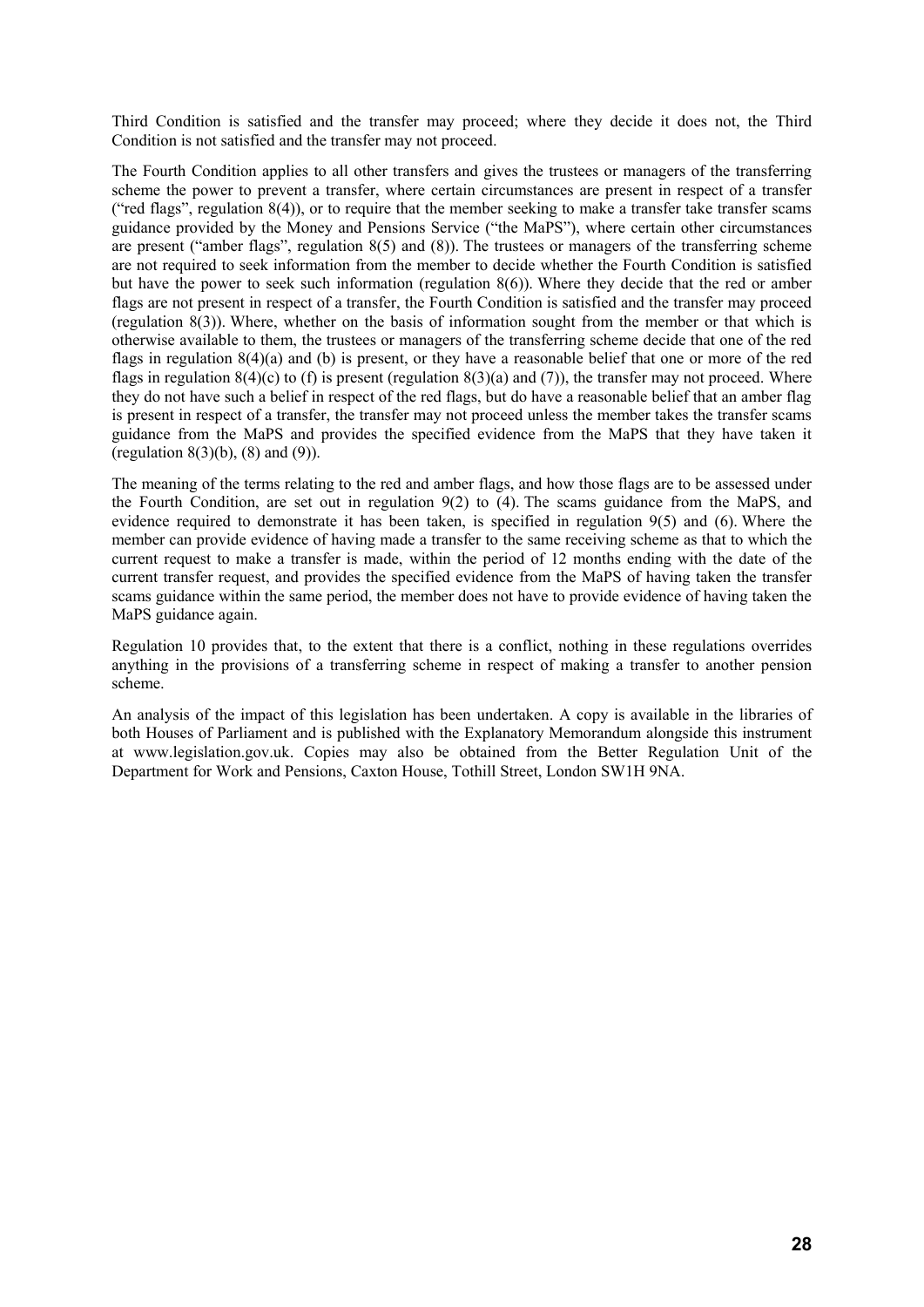### **Annex 3: Standard questions**

### **Standard Questions in Respect of Transfer Request:**

#### **Q1 – Did someone advise or recommend that you consider a pension transfer?**

Yes / No

#### **Q2 - Were you initially approached by e-mail, text, phone call, letter or through social media (e.g. Facebook or LinkedIn).**

Yes / No

- $\bullet$  Q2(a) if yes; were you expecting the contact;
- Q2(b) was this contact uninvited and not from someone associated with your pension scheme (say your employer or someone working for the scheme), or an alternative pension scheme;
- Q2(c) did you search or make your own enquiries about that pension scheme?

#### **Q3 - Who contacted you and how do you know them?**

If already known:

Q3(a) - how and where from?

#### **Q4 – Was it someone offering independent advice or someone**

#### **representing a firm that contacted you?**

Independent Advisor:

- $\bullet$  Q4(a) what is their name?
- Q4b what is their business address?
- $\bullet$  Q4(c) what is their FCA registration number?

Representative of Firm:

- $\bullet$  Q4(d) what is the name of the company they represented?
- $\bullet$  Q4(e) what is the address of the company?
- Q4(f) what is their web-domain?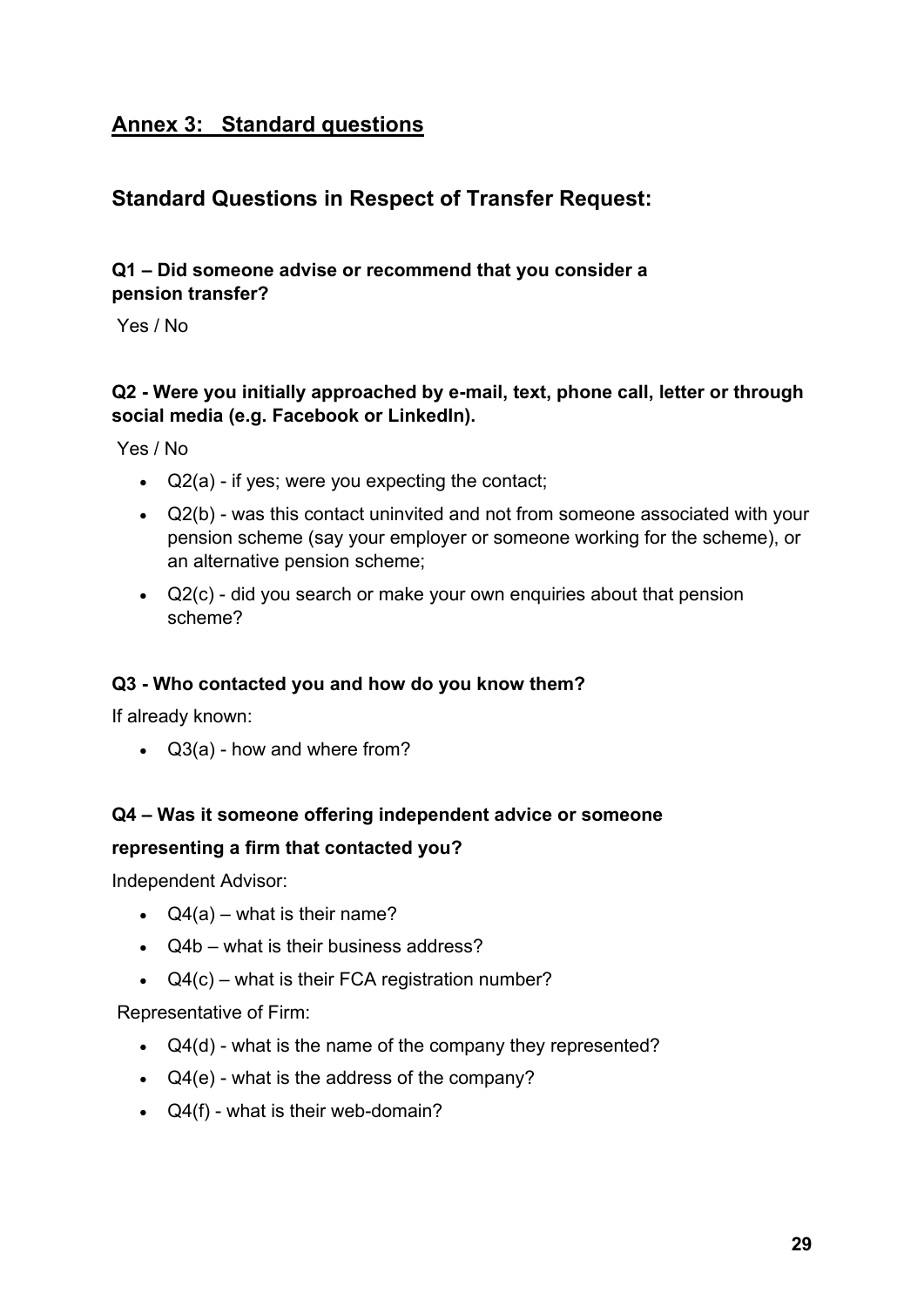#### **Q5 - When contacted were any of the following terms used by those who approached you -–**

- 'a free pension review': and/or
- (if before normal pension age) early access to cash or a loan; and/or
- a 'time limited' offer; and/or
- offering a higher tax-free lump sum.

#### **Q6 - Are you aware of how your money will be used/invested?**

Yes / No

If yes;

- Q6(a) where do you expect the money to be invested?
- Q6(b) have you been promised a specific or guaranteed rate of return once you transfer?

#### **Q7 - Are any of your investments subject to an exit penalty if you wish to access or transfer the investments within an agreed period of time (for example within 5 or 10 years)?**

• Q7(a) - what is it and when will it be paid?

#### **Q8 - Do you know what the costs and charges are for your new arrangement?**

Yes / No

If yes - investments;

- $\bullet$  Q8(a) what are they?
- $\triangleleft$  Q8(b) are fees are applied to transfer?
- $\triangleleft$  Q8(c) are there fees to join the investment?
- Q8(d) what charges are applied to your investments, whilst they are invested (e.g. this can be a fixed fee or a percentage of the total sum invested?
- $\bullet$  Q8(e) are there any other extra charges that can apply to your investments?